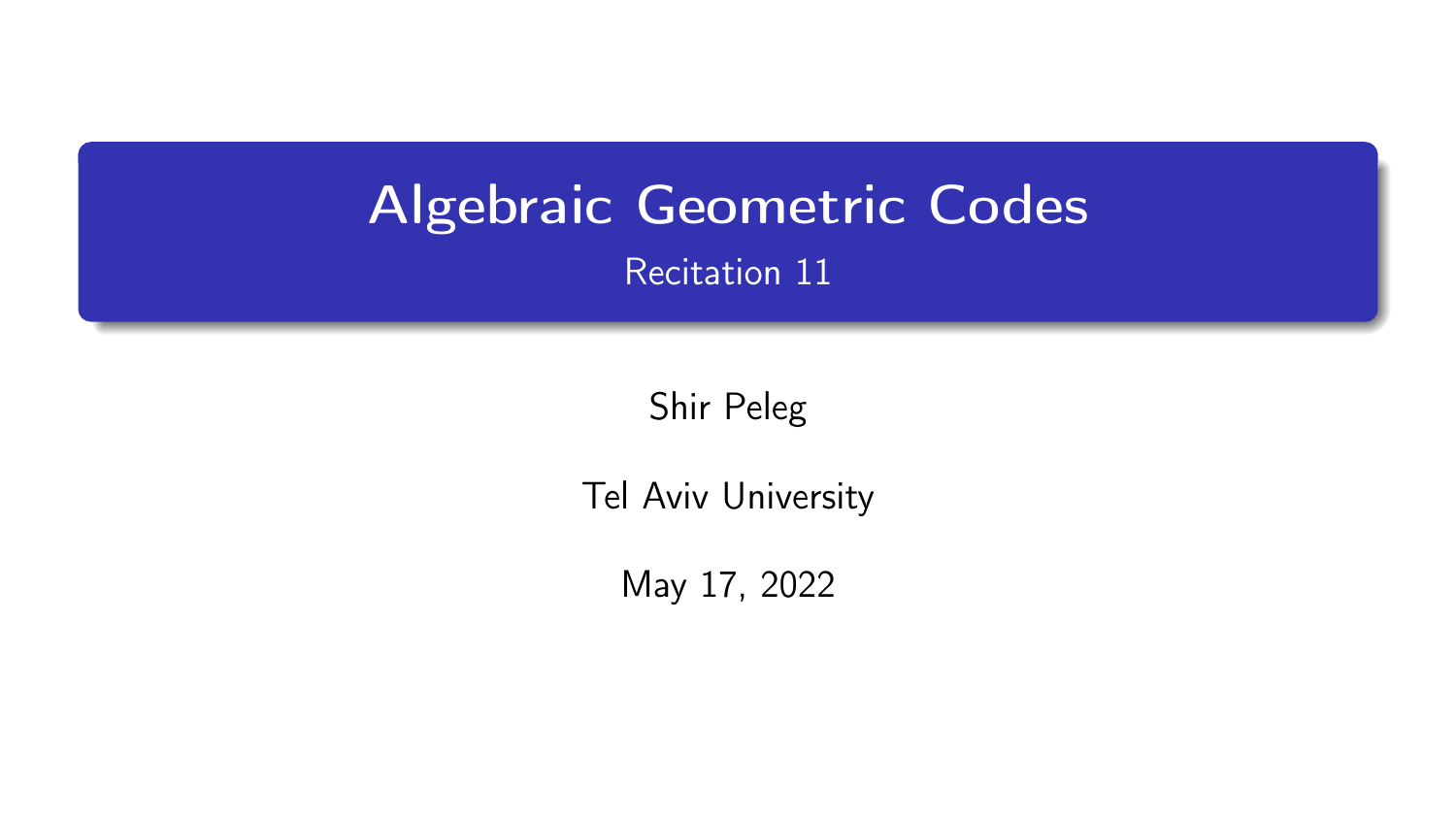## <span id="page-1-0"></span>Recall that a Galois extension  $F/K$  is called cyclic if Gal( $F/K$ ) is a cyclic group.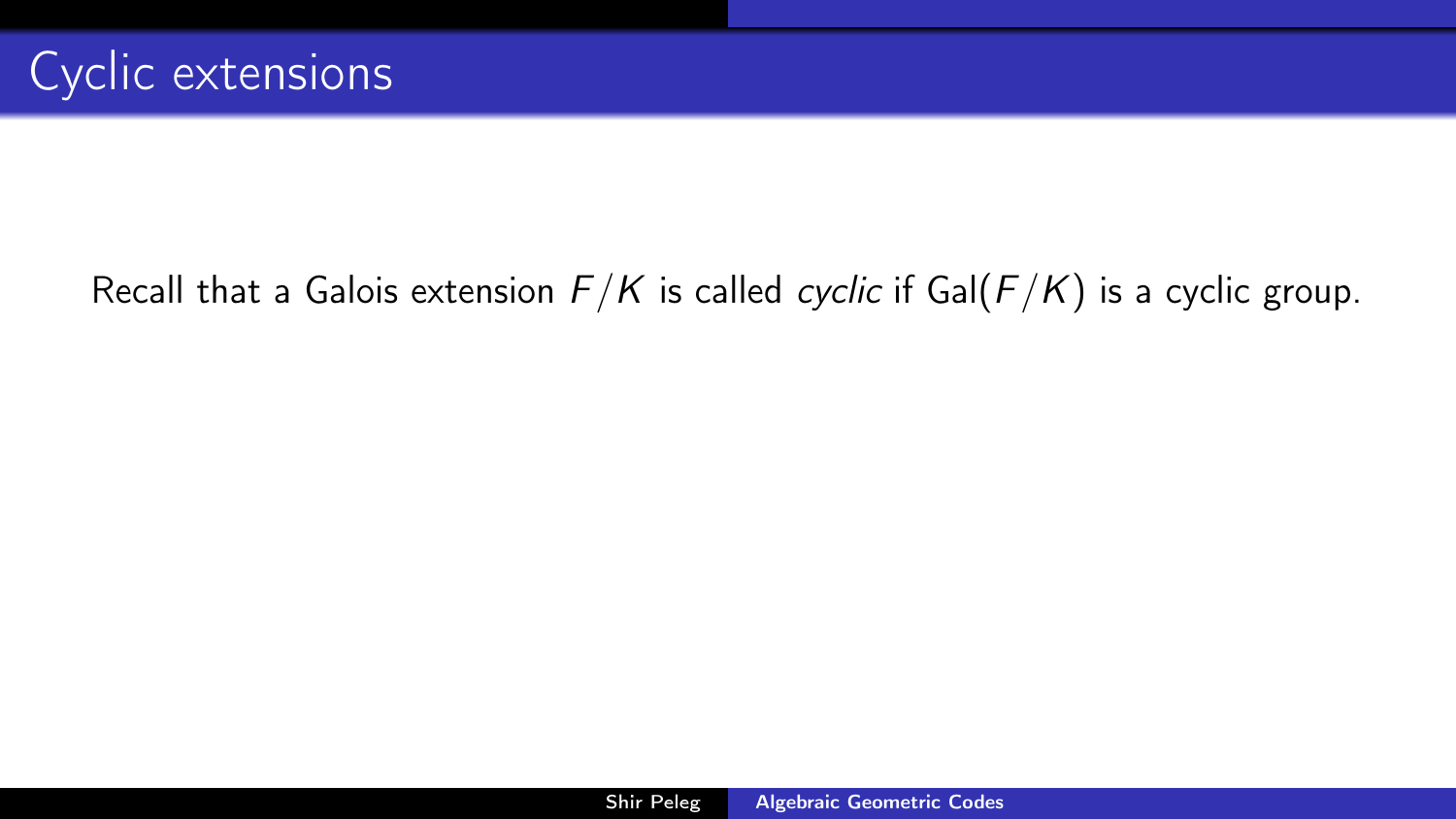## Recall that a Galois extension  $F/K$  is called cyclic if Gal( $F/K$ ) is a cyclic group.

#### Lemma 1

Let F be a field of characteristic p. Let n coprime to p. Let  $\zeta \in \overline{F}$  be an n-th primitive root of unity. Then,  $F(\zeta)/F$  is a cyclic extension.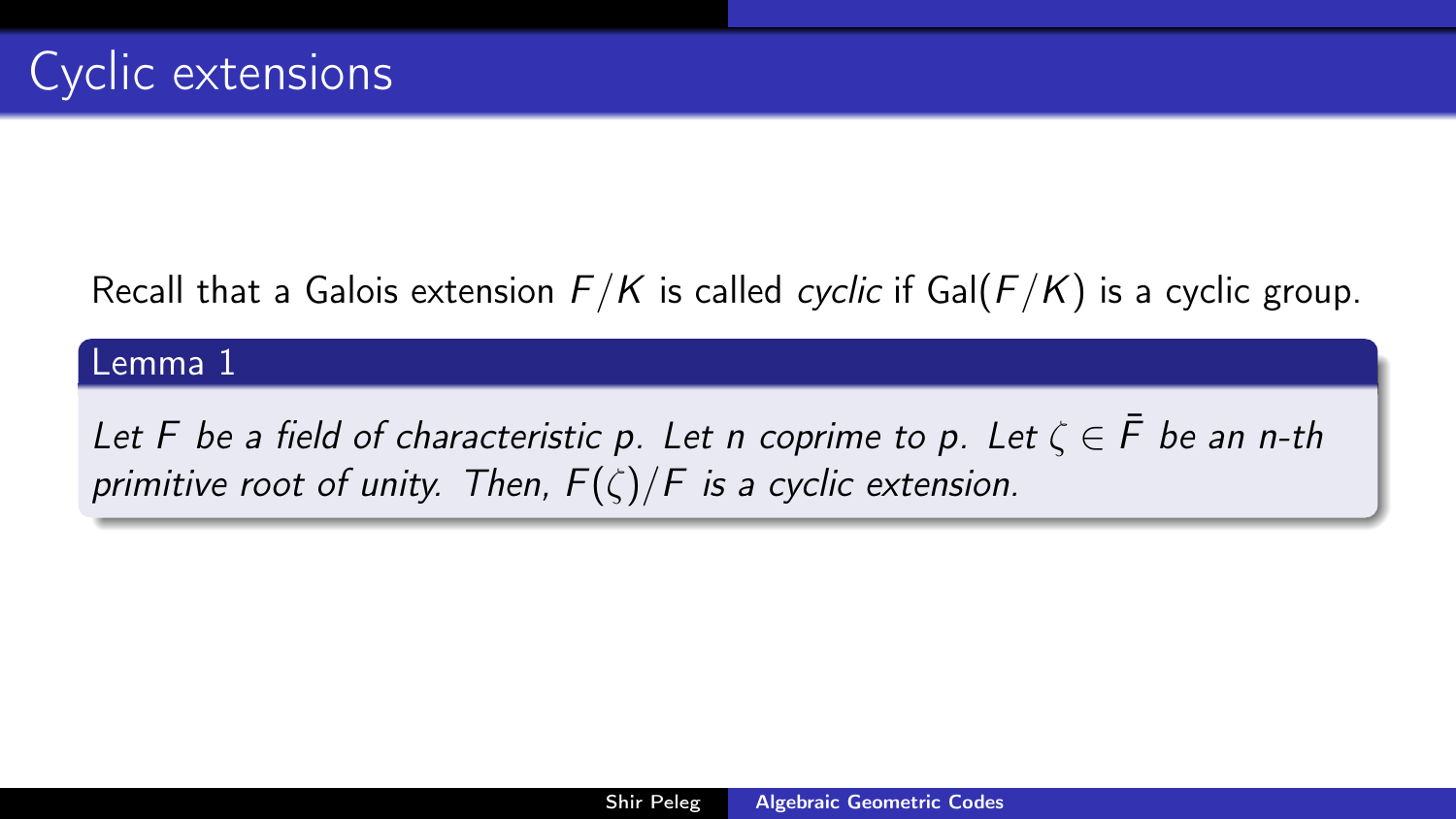## Recall that a Galois extension  $F/K$  is called cyclic if Gal( $F/K$ ) is a cyclic group.

#### Lemma 1

Let F be a field of characteristic p. Let n coprime to p. Let  $\zeta \in \overline{F}$  be an n-th primitive root of unity. Then,  $F(\zeta)/F$  is a cyclic extension.

For the proof of Lemma [1](#page-1-0) we recall the following lemma from Galois Theory.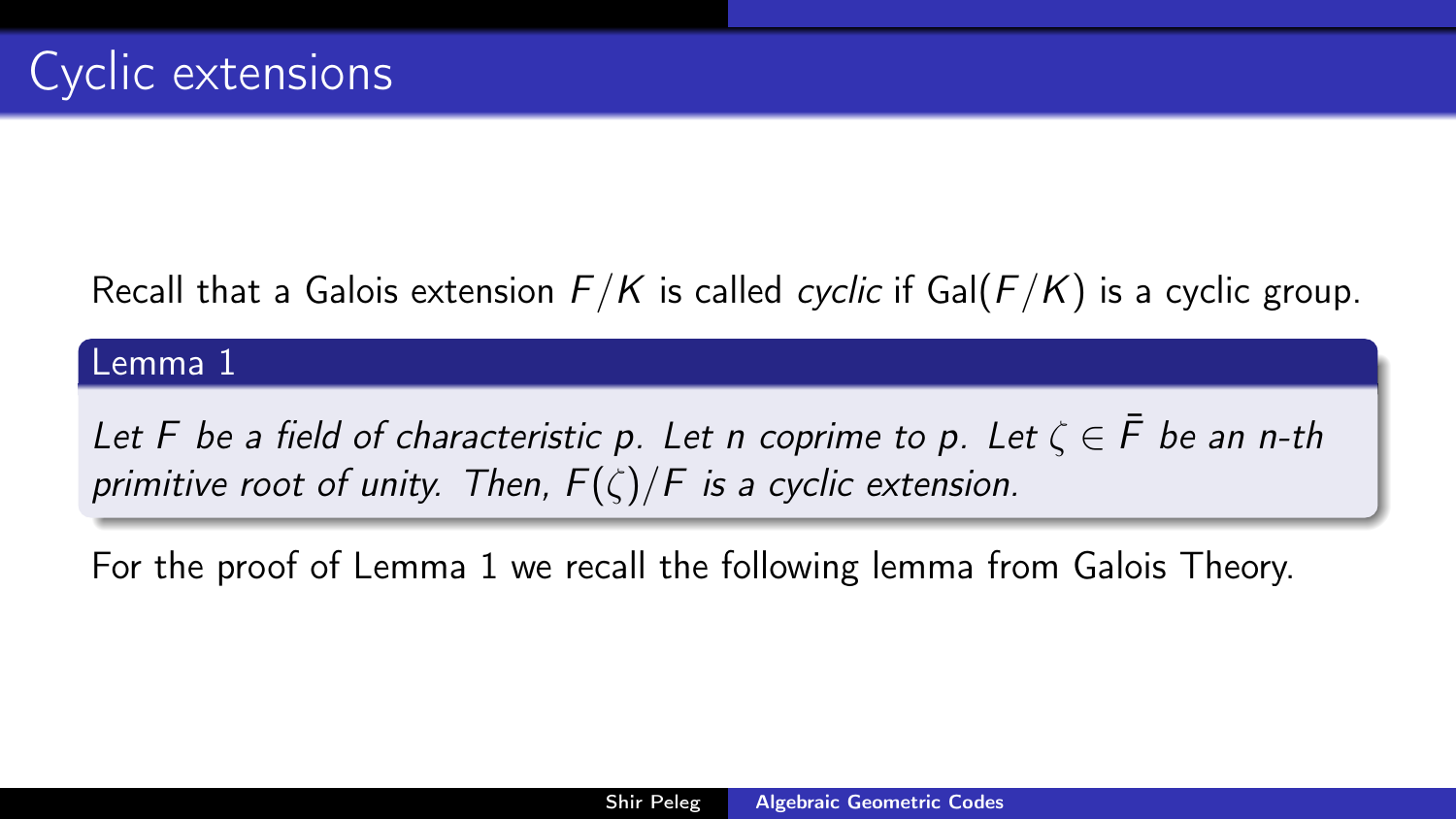<span id="page-4-0"></span>Let  $K \subseteq L, F$  be fields s.t.  $F/K$  is a finite Galois extension. Then  $LF/L$  is Galois and

 $Gal(LF/L) \cong Gal(F/(L \cap F))$ . In particular,  $[LF : L] = [F : L \cap F]$ .

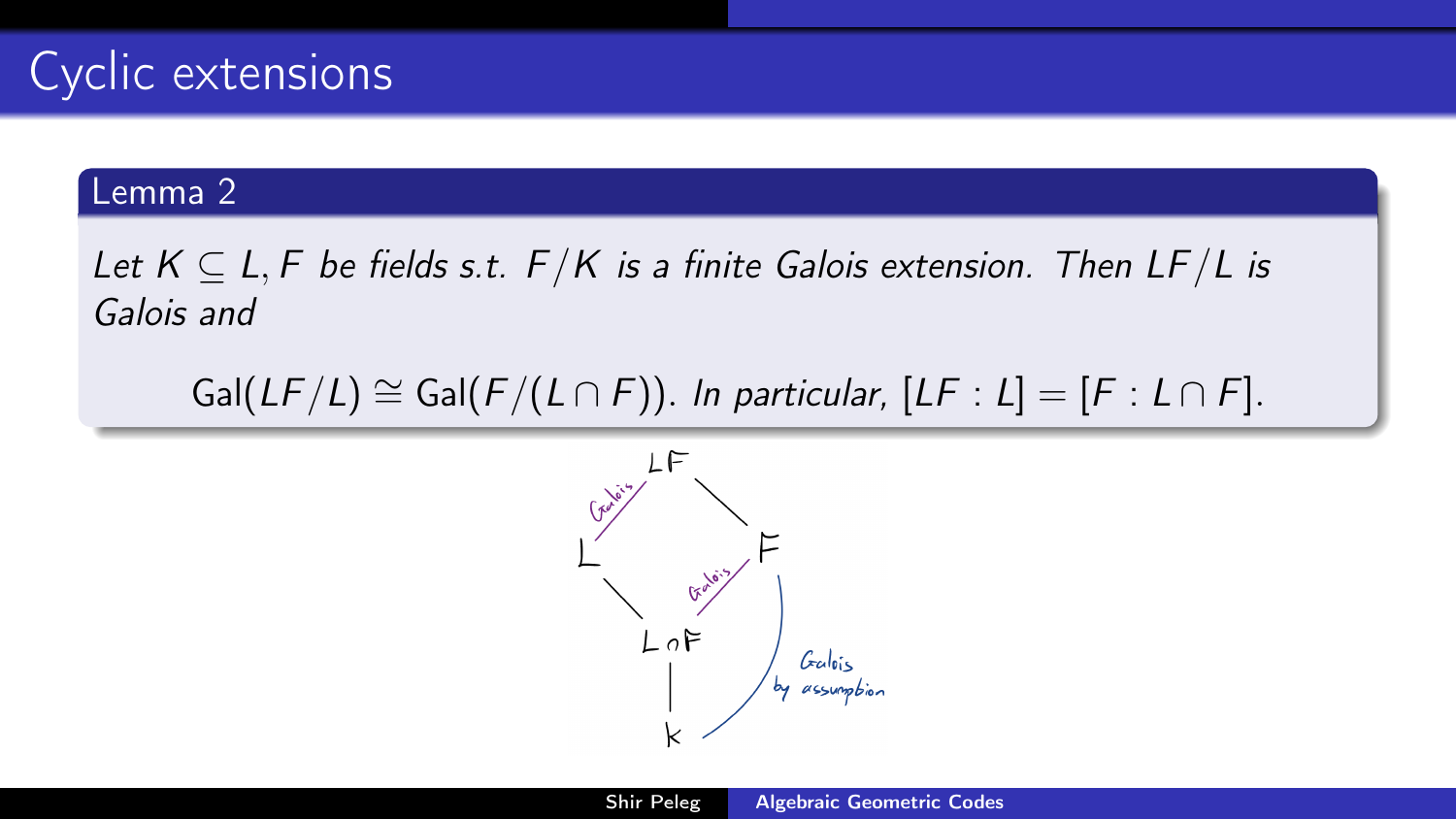### Proof of Lemma [2](#page-4-0)

We first show that  $LF/L$  is Galois.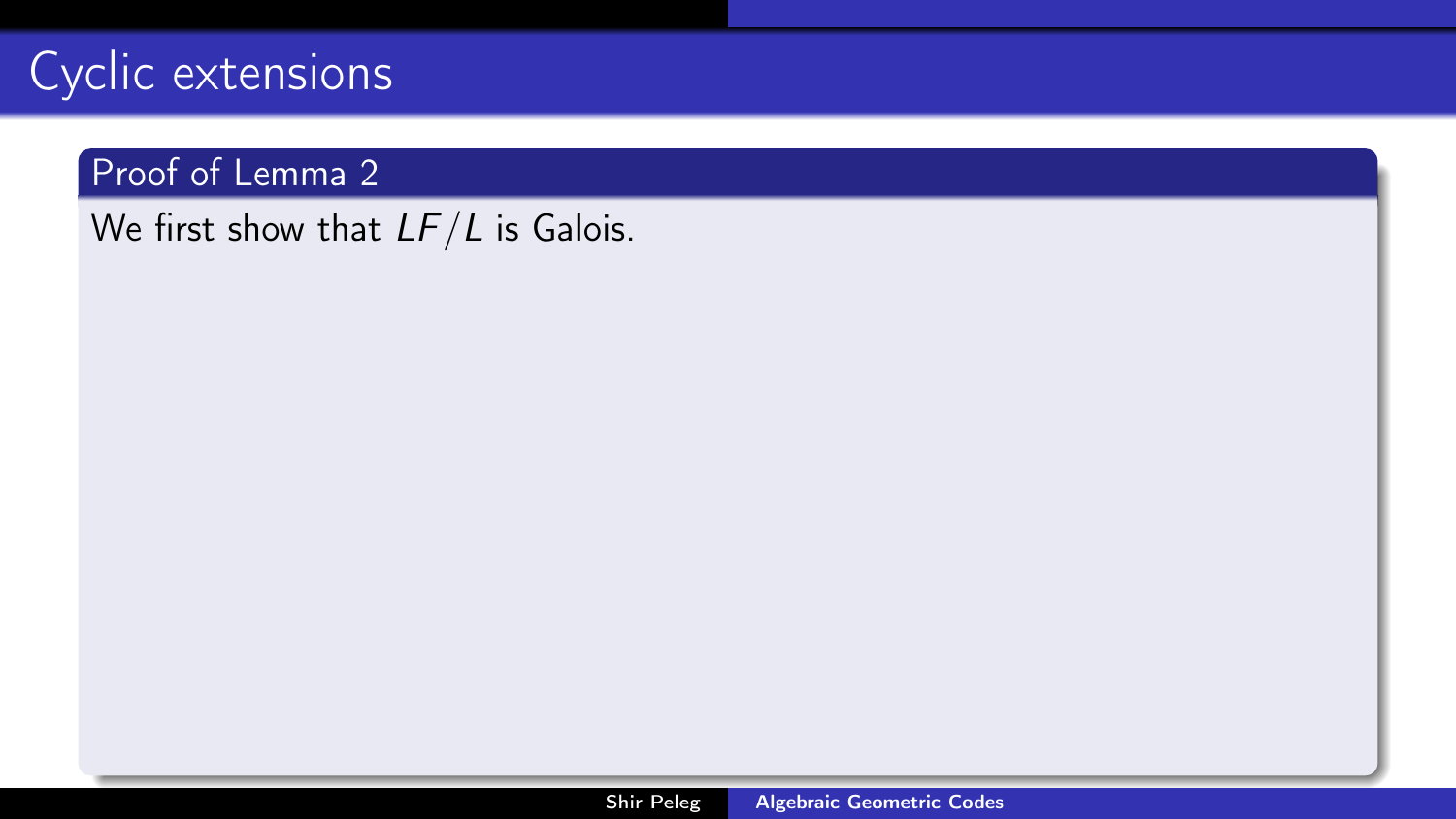### Proof of Lemma [2](#page-4-0)

We first show that  $LF/L$  is Galois.

The separability of  $LF/L$  is clear. Indeed, every element of F is separable over  $K$ , let alone over L. Thus, every element of  $LF$  is separable over L.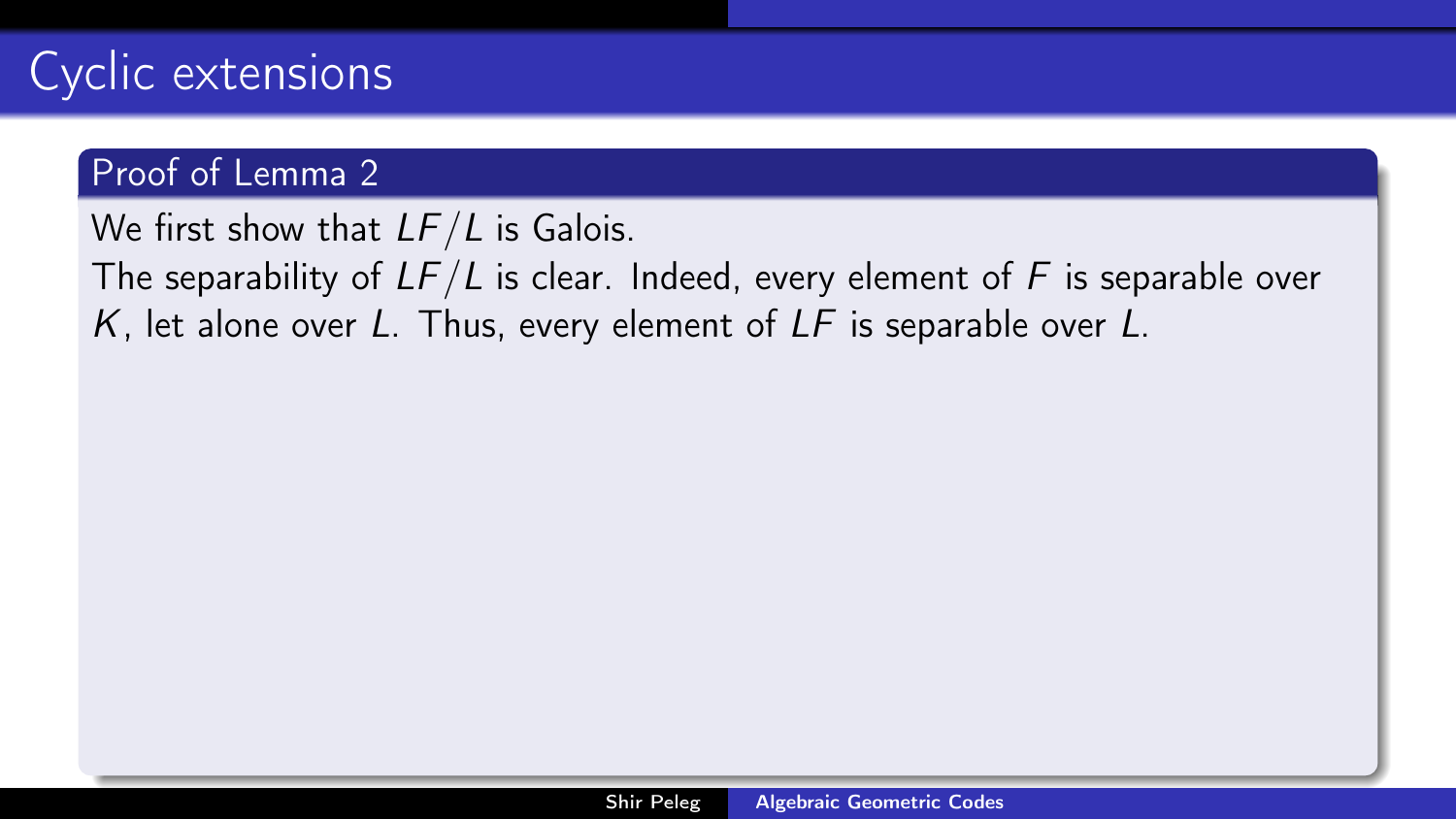We first show that  $LF/L$  is Galois.

The separability of  $LF/L$  is clear. Indeed, every element of F is separable over K, let alone over L. Thus, every element of  $LF$  is separable over L. As for normality, recall the characterization of normal extensions as splitting fields. Now, as  $F/K$  is normal, F is the splitting field of

 ${f_i(x) \in K[x]}_{i \in I}$ .

Let  $S_j\subseteq \mathsf{K}$  be the roots of  $f_j(x)$ , and  $\mathsf{S}=\cup_j S_j.$  Then,  $\mathsf{F}=\mathsf{K}(\mathsf{S}).$  But then,  $LF = L(S)$ 

is the splitting field of  $\{f_i(x)\}_{i\in J}$  where  $f_i(x) \in L[x]$ . Hence,  $LF/L$  is normal.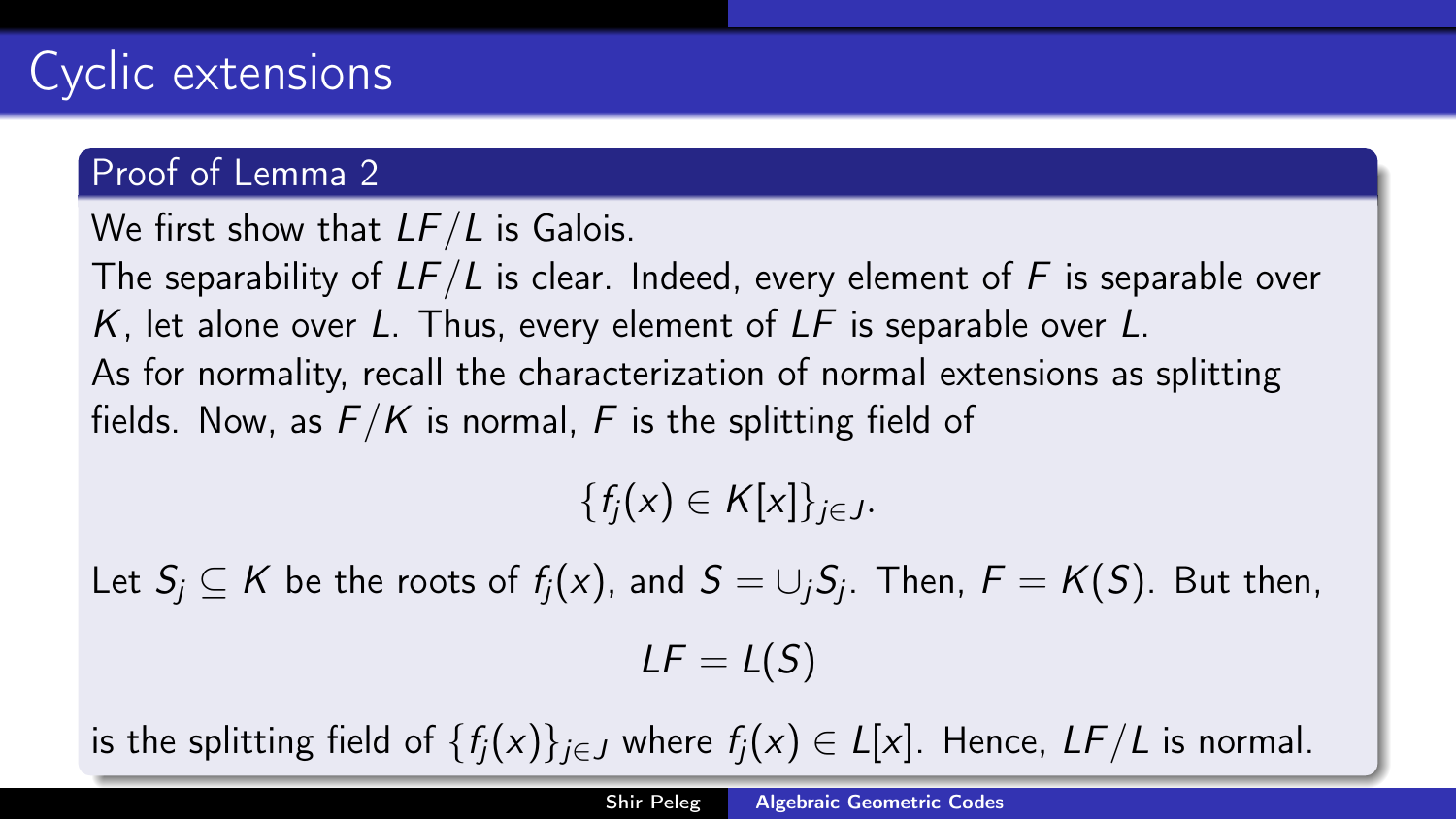### Proof of Lemma [2](#page-4-0)

<span id="page-8-0"></span>As  $F/K$  is finite and separable,  $F = K(a)$  for some  $a \in F$ .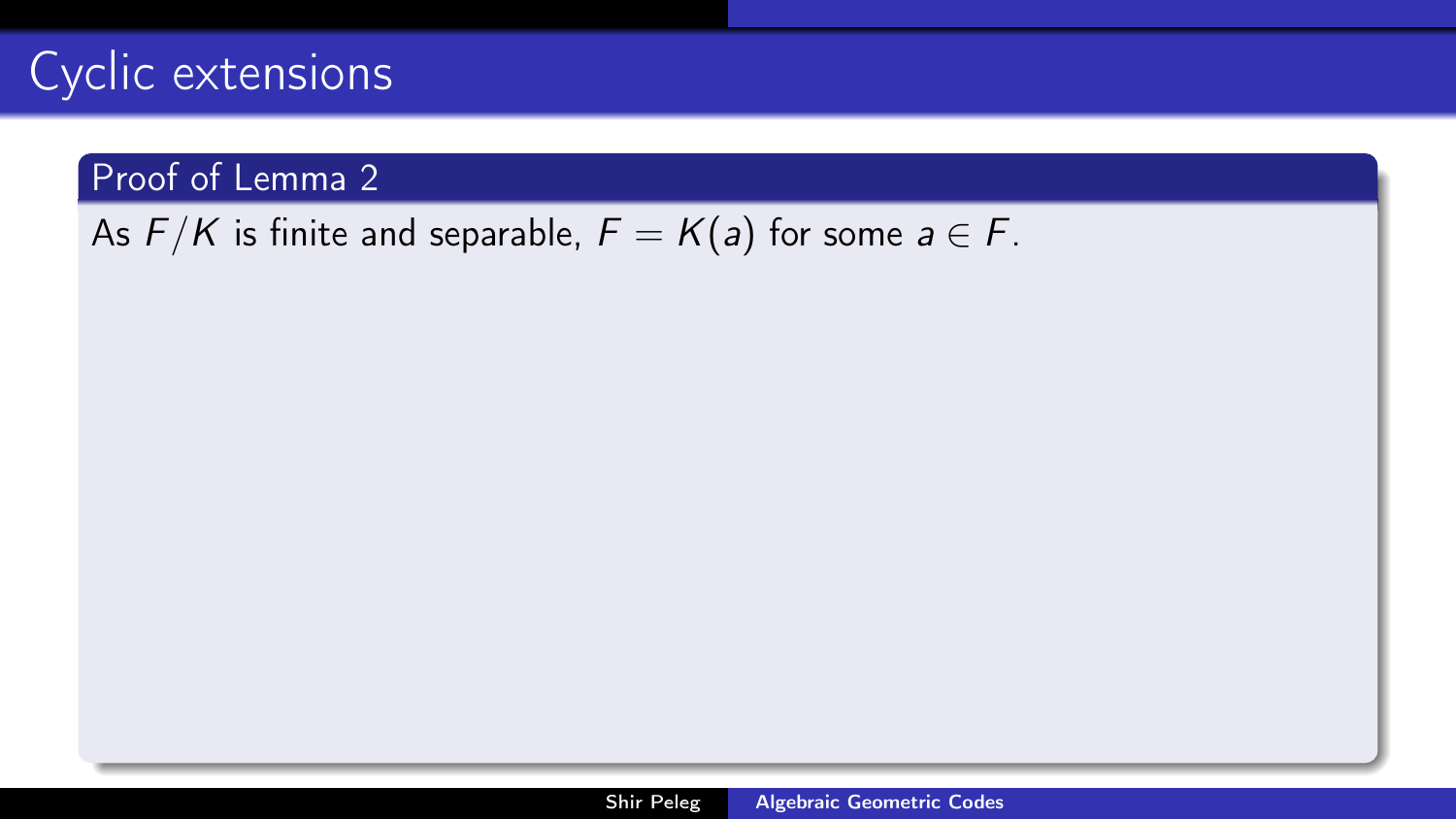### Proof of Lemma [2](#page-4-0)

As  $F/K$  is finite and separable,  $F = K(a)$  for some  $a \in F$ . Let  $f(x) \in K[x]$  be the minimal polynomial of a over K. Since  $F/K$  is Galois,  $f(x)$  splits completely in F and all its roots are simple.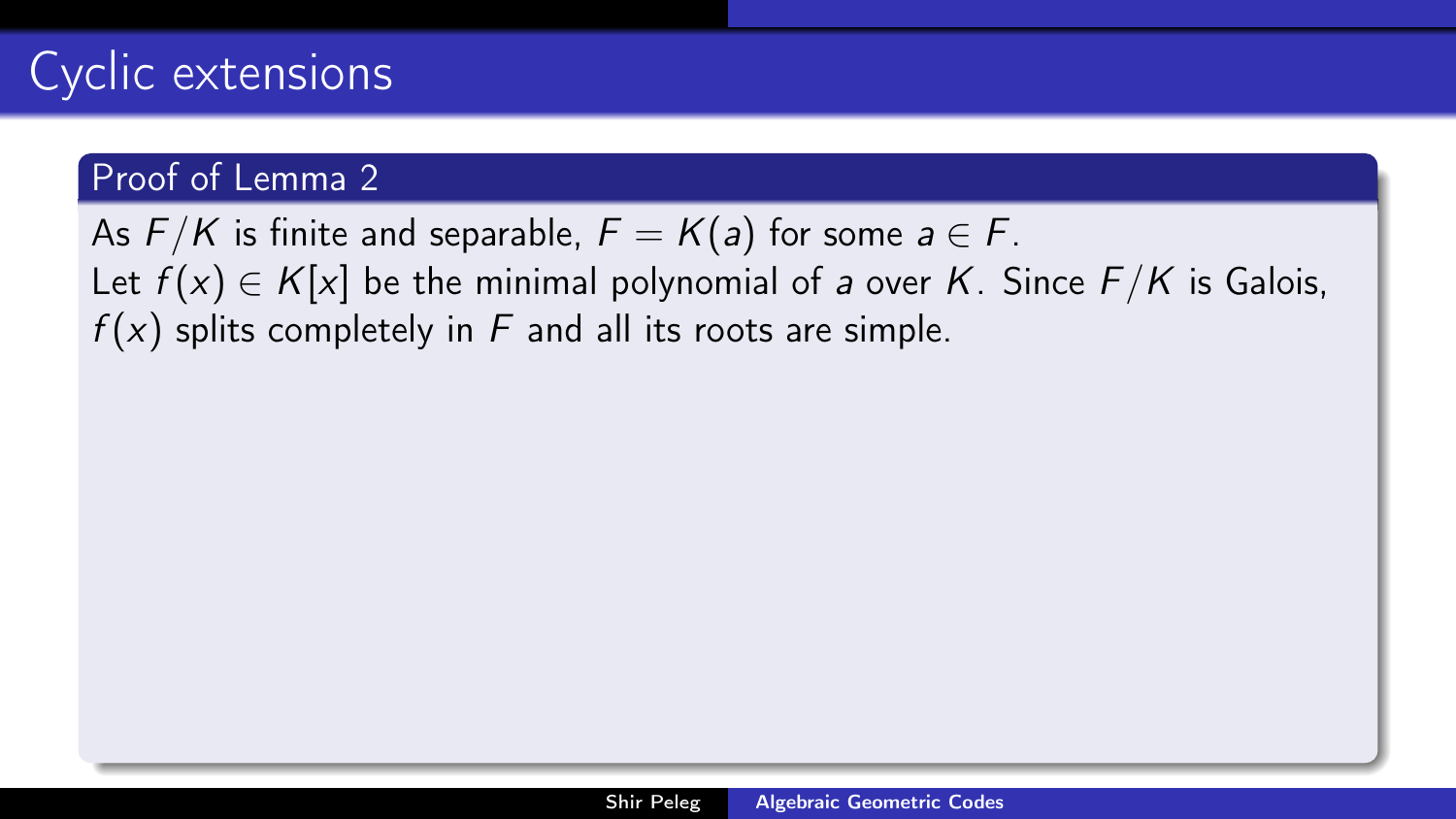### Proof of Lemma [2](#page-4-0)

As  $F/K$  is finite and separable,  $F = K(a)$  for some  $a \in F$ . Let  $f(x) \in K[x]$  be the minimal polynomial of a over K. Since  $F/K$  is Galois,  $f(x)$  splits completely in F and all its roots are simple. Let  $g(x) \in L[x]$  be the minimal polynomial of a over L. Since  $K \subseteq L$  we have that  $g(x)$  |  $f(x)$ .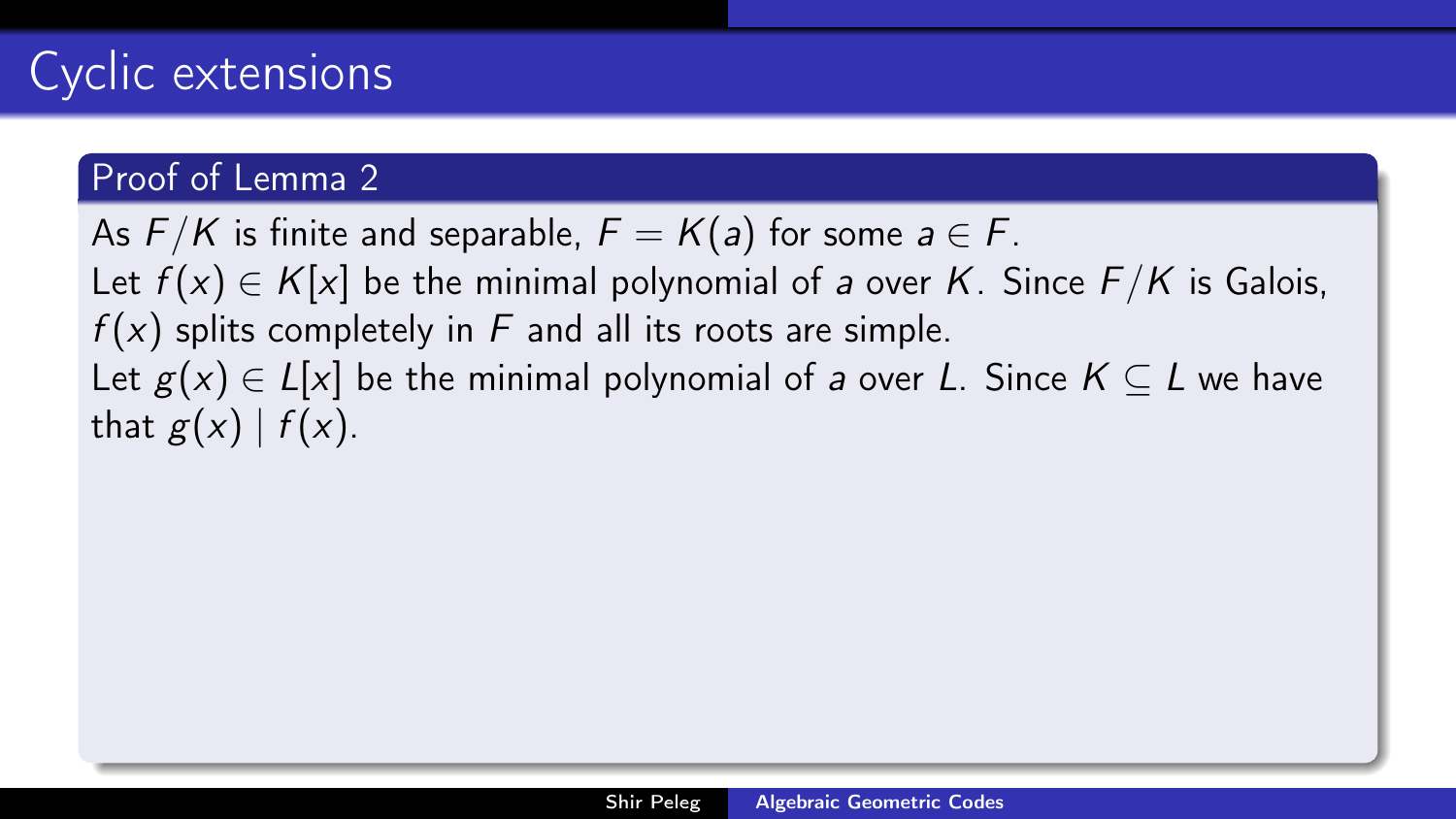### Proof of Lemma [2](#page-4-0)

As  $F/K$  is finite and separable,  $F = K(a)$  for some  $a \in F$ .

Let  $f(x) \in K[x]$  be the minimal polynomial of a over K. Since  $F/K$  is Galois,  $f(x)$  splits completely in F and all its roots are simple.

Let  $g(x) \in L[x]$  be the minimal polynomial of a over L. Since  $K \subseteq L$  we have that  $g(x)$  |  $f(x)$ .

Thus the roots of  $g(x)$  is a subset of the roots of  $f(x)$  and so they are in F. This implies that  $g(x) \in F[x]$ , and so  $g(x) \in (L \cap F)[x]$ . Now,

$$
LF = LK(a) = L(a),
$$

and so

$$
[LF:L] = [L(a):L] = \deg g(x). \tag{1}
$$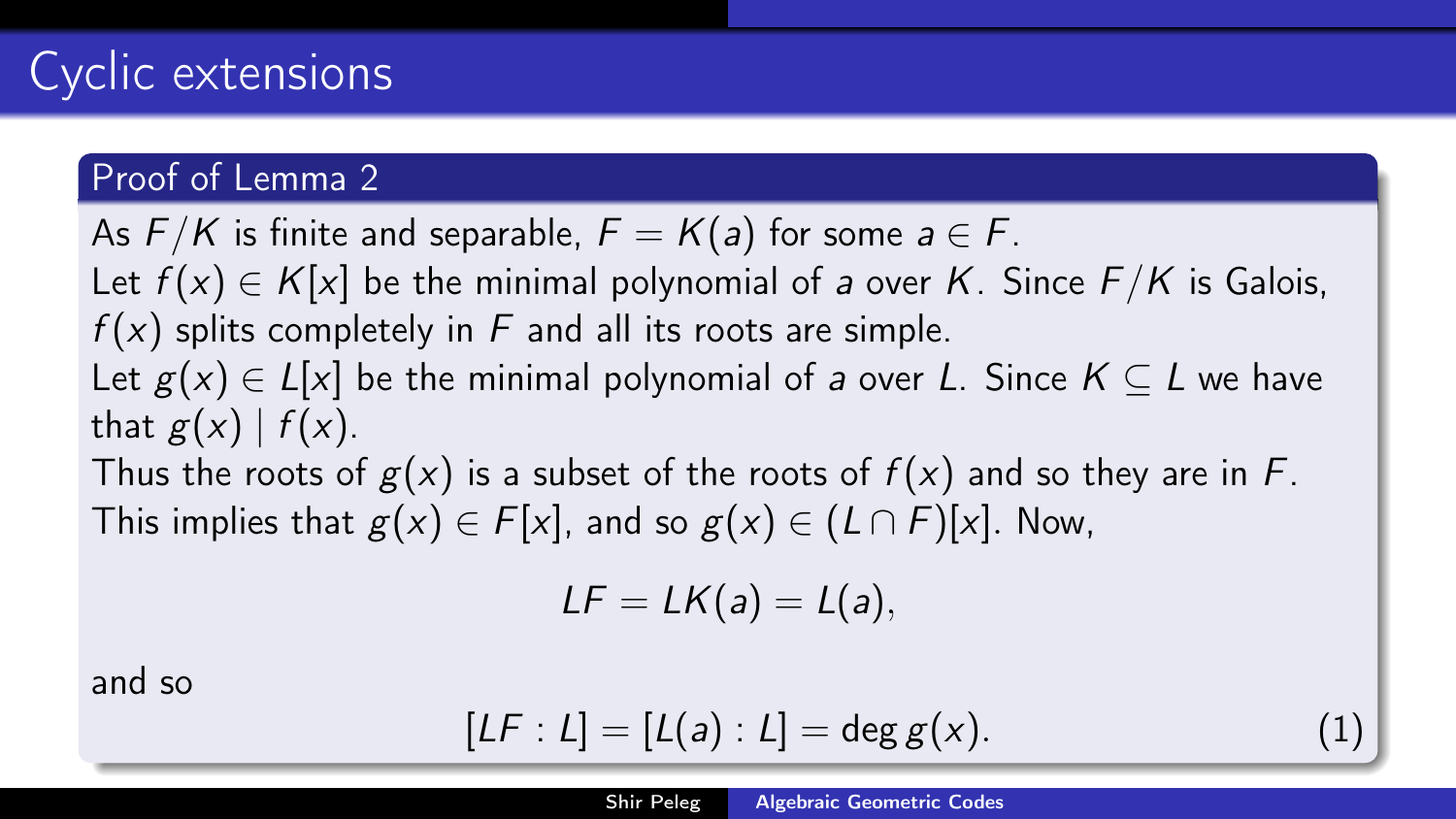$g(x)$  is irreducible over L and so certainly over  $L \cap F$ . Thus,

deg  $g(x) = [(L \cap F)(a) : L \cap F]$ .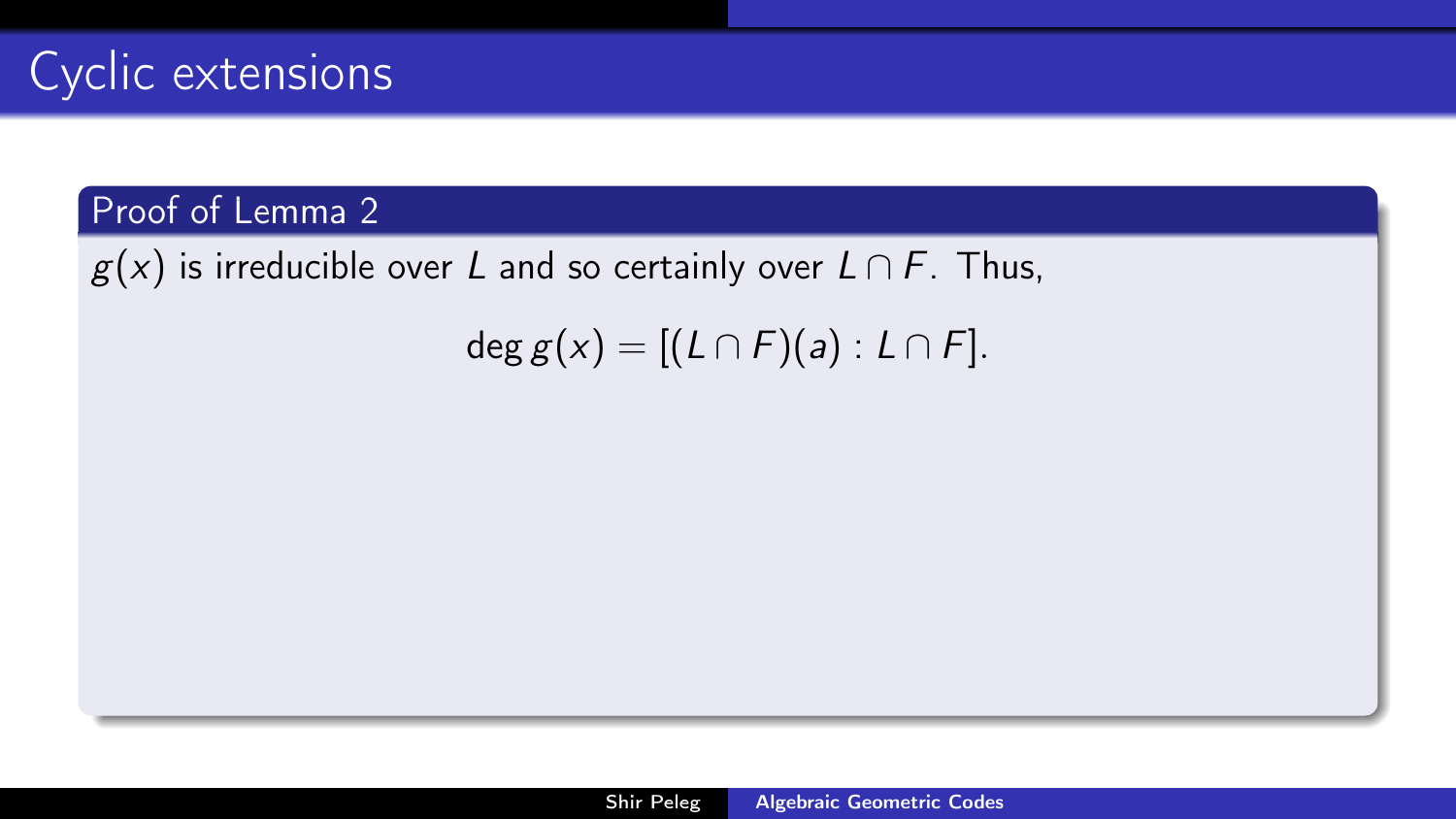$g(x)$  is irreducible over L and so certainly over  $L \cap F$ . Thus,

$$
\deg g(x) = [(L \cap F)(a) : L \cap F].
$$

As  $a \in F$ ,  $(L \cap F)(a) \subseteq F$ .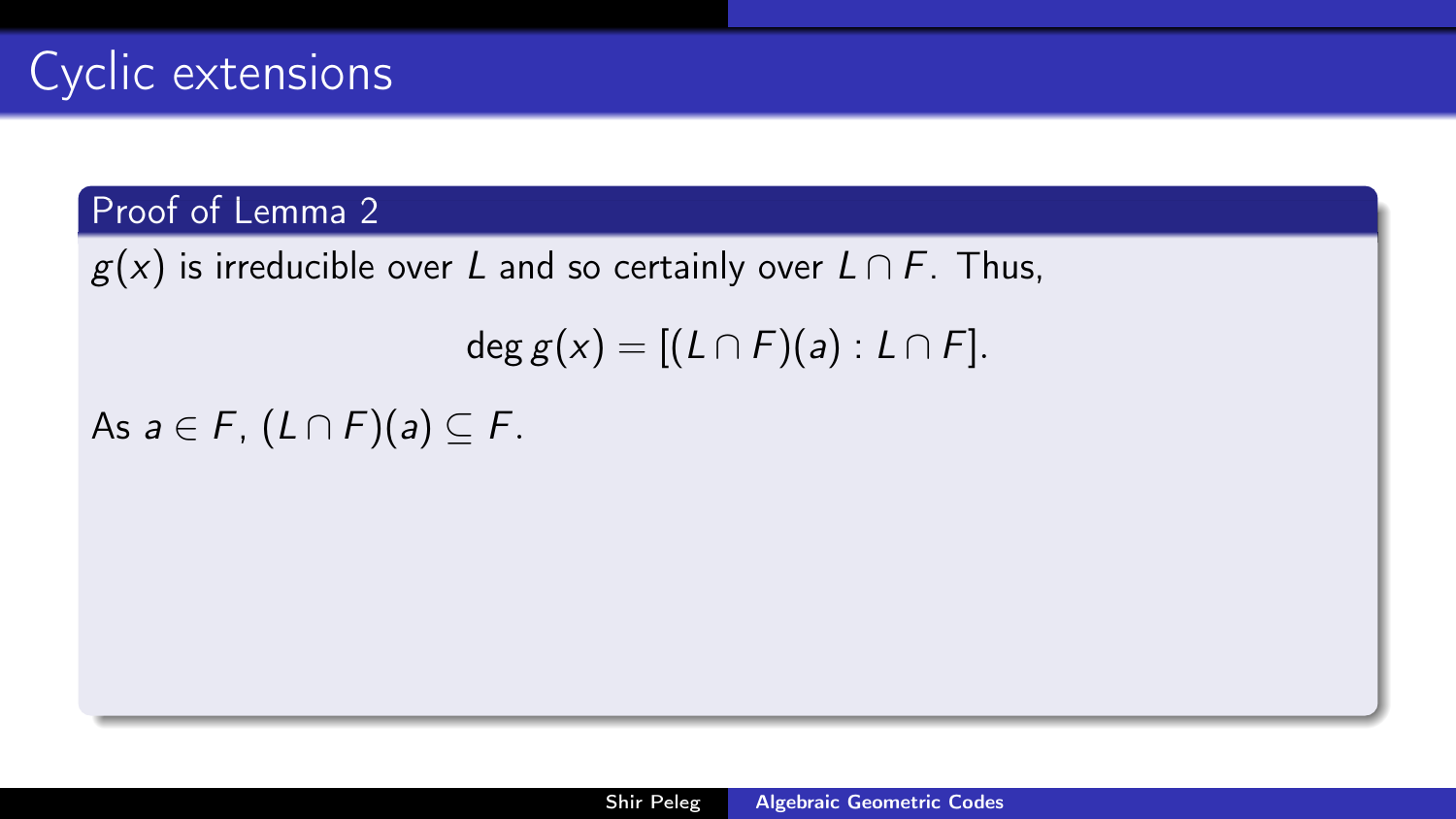### Proof of Lemma [2](#page-4-0)

 $g(x)$  is irreducible over L and so certainly over  $L \cap F$ . Thus,

deg  $g(x) = [(L \cap F)(a) : L \cap F]$ .

As  $a \in F$ ,  $(L \cap F)(a) \subseteq F$ . On the other hand,

 $F = K(a) \subset (L \cap F)(a),$ 

and so  $(L \cap F)(a) = F$ .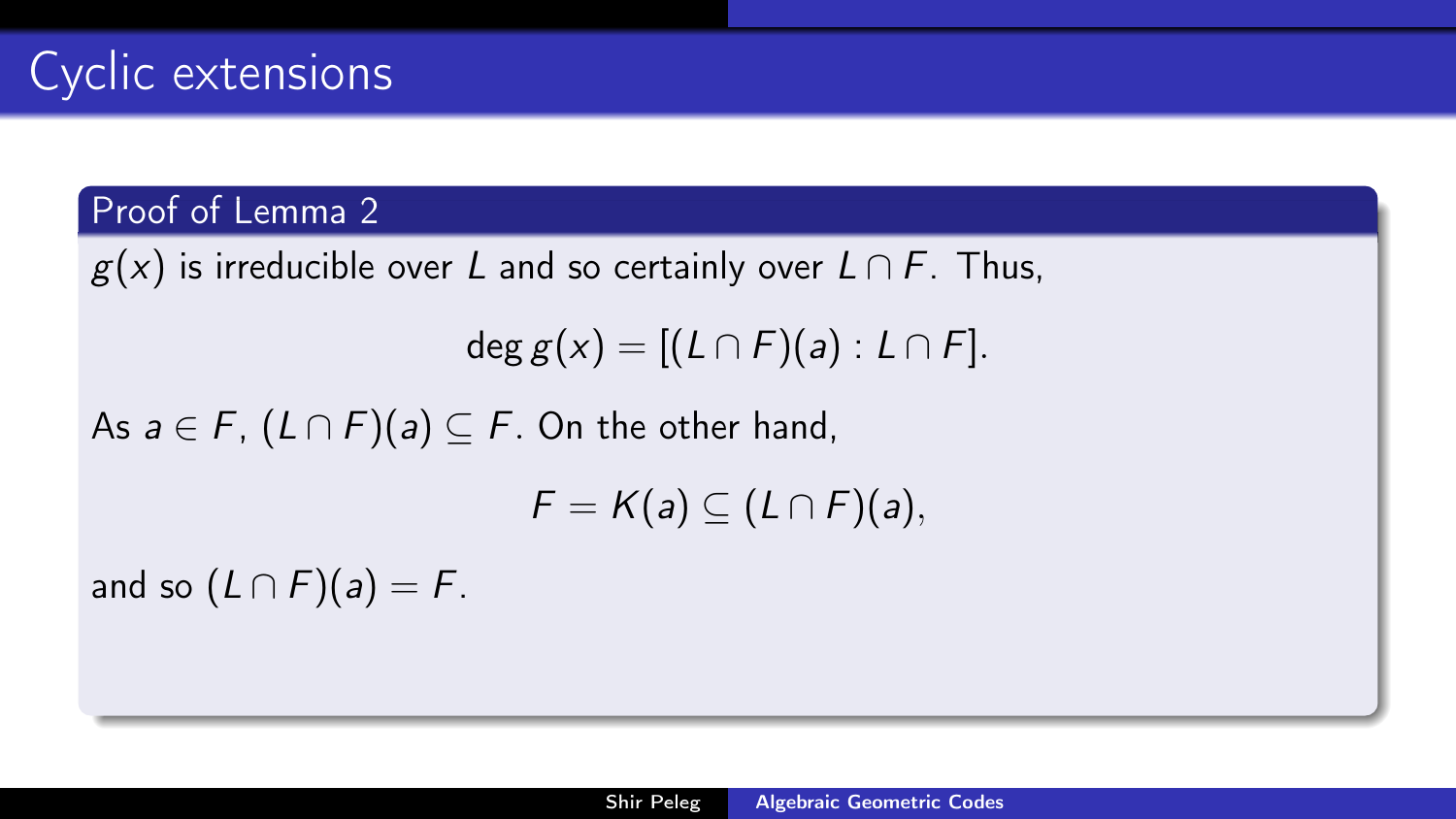### Proof of Lemma [2](#page-4-0)

 $g(x)$  is irreducible over L and so certainly over  $L \cap F$ . Thus,

deg  $g(x) = [(L \cap F)(a) : L \cap F]$ .

As  $a \in F$ ,  $(L \cap F)(a) \subseteq F$ . On the other hand,

 $F = K(a) \subset (L \cap F)(a),$ 

and so  $(L \cap F)(a) = F$ . Hence, deg  $g(x) = [F : L \cap F]$ . With Equation [\(1\)](#page-8-0), we get

 $[LF : L] = [F : L \cap F].$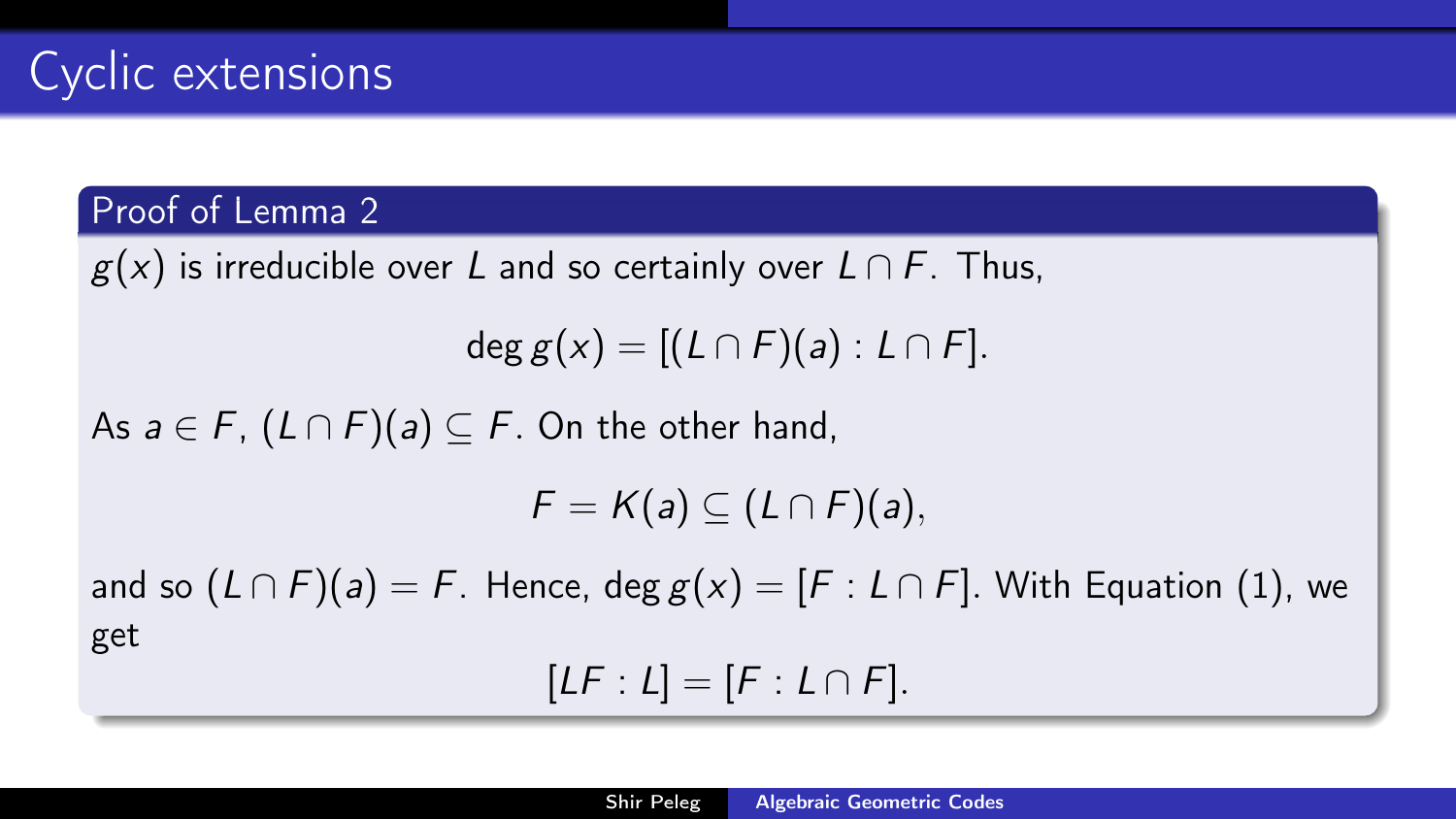### Proof of Lemma [2.](#page-4-0)

## Note that  $F/(L \cap F)$  is Galois as  $F/K$  is Galois and  $K \subseteq L \cap F$ .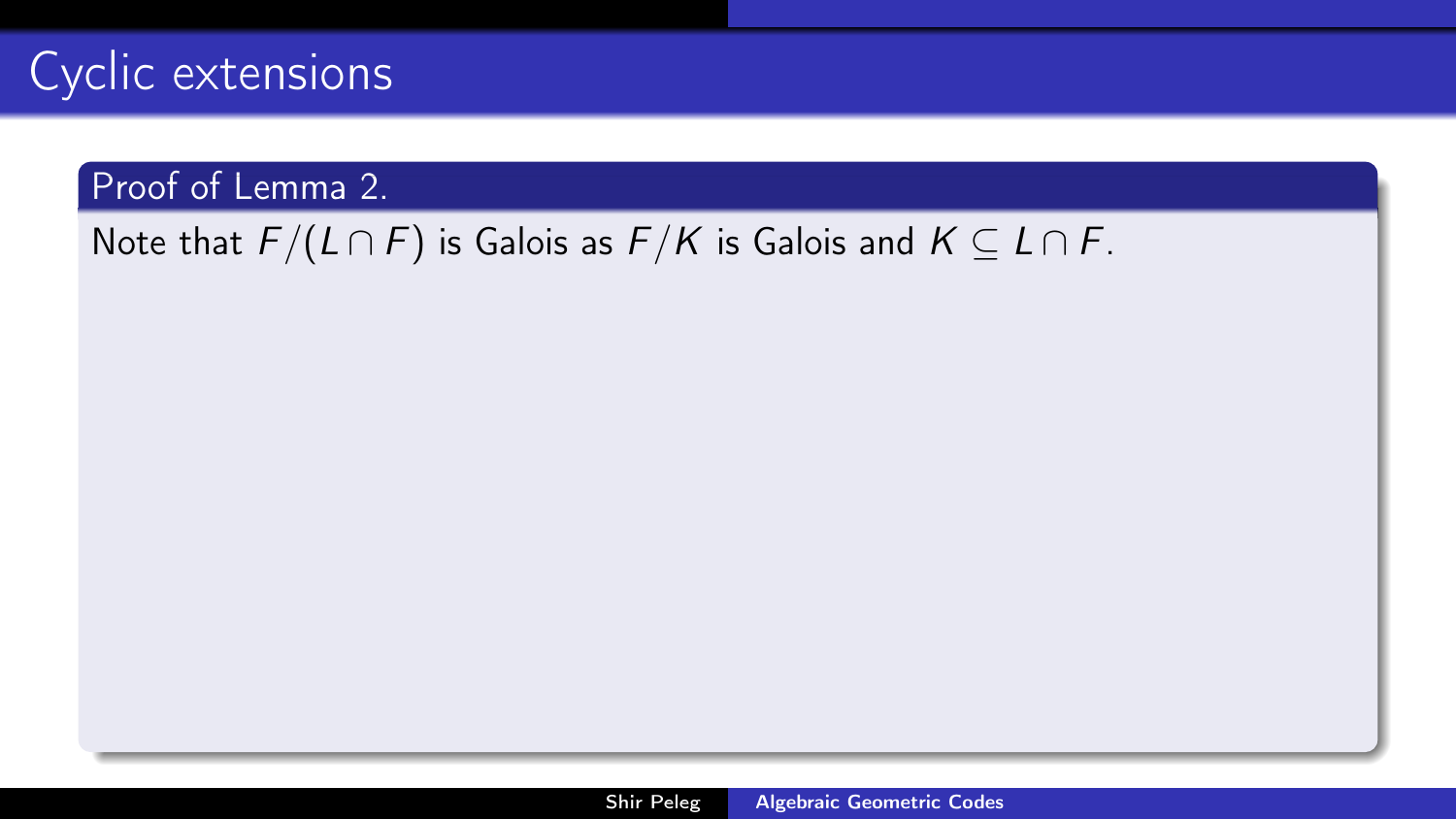### Proof of Lemma [2.](#page-4-0)

Note that  $F/(L \cap F)$  is Galois as  $F/K$  is Galois and  $K \subseteq L \cap F$ . Consider the restriction homomorphism

$$
\varphi : \text{Gal}(LF/L) \to \text{Gal}(F/(L \cap F))
$$

$$
\sigma \mapsto \sigma|_F
$$

 $\varphi$  is a monomorphism. Indeed, assume that  $\varphi(\sigma) = \sigma|_F = id|_F$ . As  $\sigma|_L = id|_L$ we have that  $\sigma = id_{LE}$ .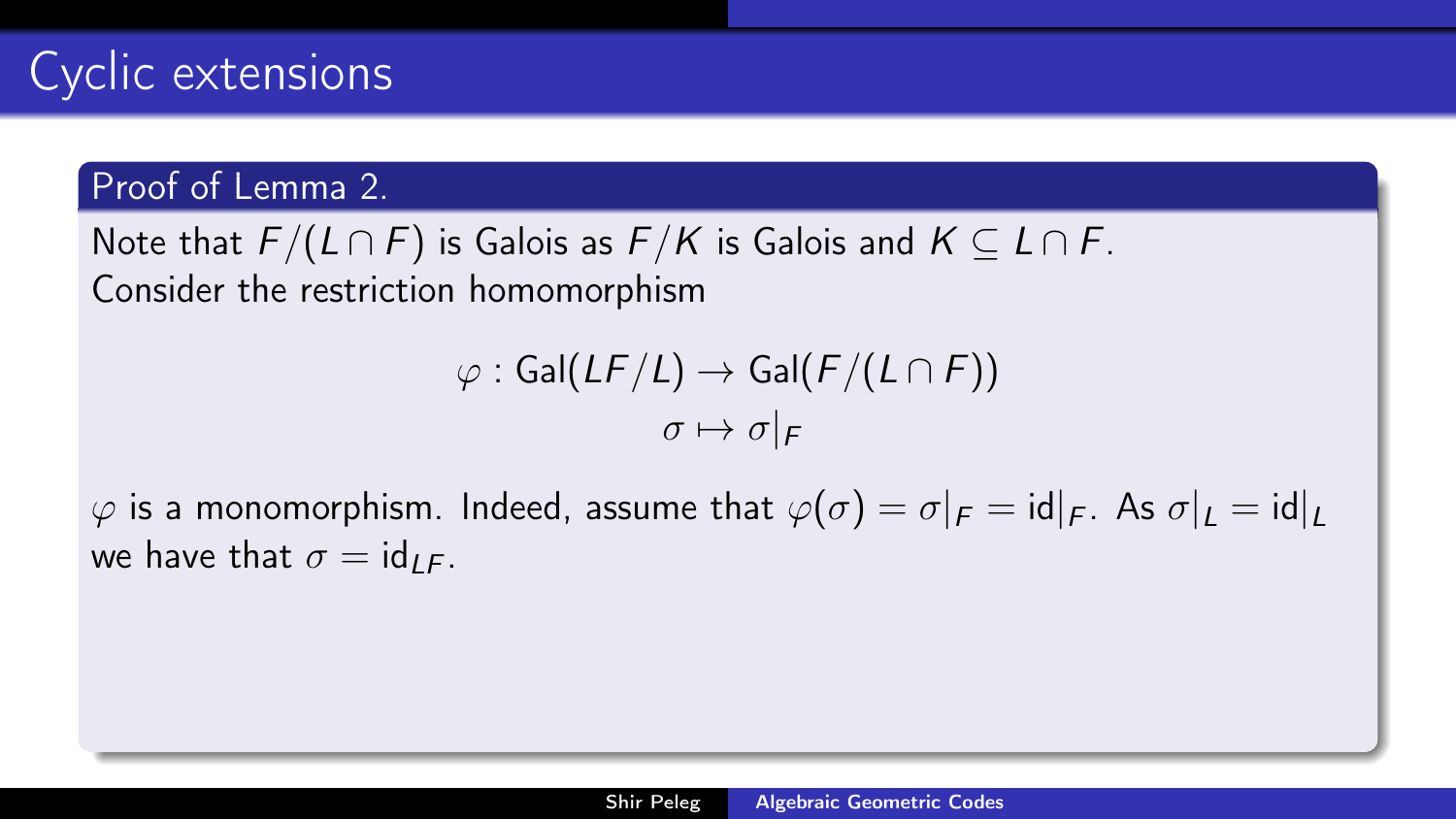### Proof of Lemma [2.](#page-4-0)

Note that  $F/(L \cap F)$  is Galois as  $F/K$  is Galois and  $K \subseteq L \cap F$ . Consider the restriction homomorphism

$$
\varphi : \text{Gal}(LF/L) \to \text{Gal}(F/(L \cap F))
$$

$$
\sigma \mapsto \sigma|_F
$$

 $\varphi$  is a monomorphism. Indeed, assume that  $\varphi(\sigma) = \sigma|_F = id|_F$ . As  $\sigma|_L = id|_L$ we have that  $\sigma = id_{LE}$ .

As

$$
|\mathsf{Gal}(LF/L)| = [LF:L] = [F:L \cap F] = |\mathsf{Gal}(F/(L \cap F))|
$$

we have that  $\varphi$  is also onto. Thus, Gal( $LF/L$ ) ≅ Gal( $F/(L \cap F)$ ).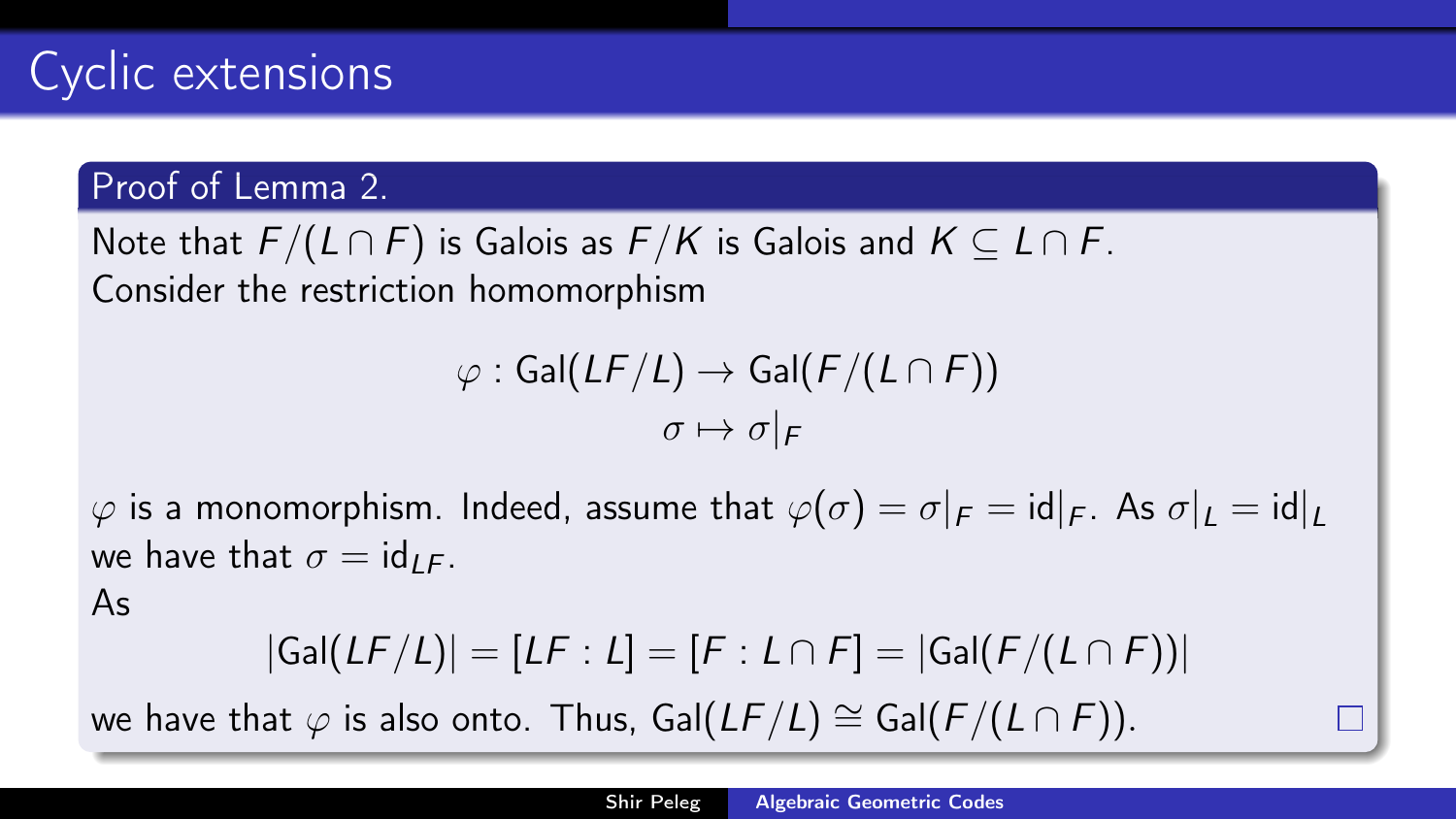### Proof of Lemma [1](#page-1-0)

We have that

$$
F(\zeta)=F\mathbb{F}_p(\zeta).
$$

Now  $\mathbb{F}_p(\zeta)/\mathbb{F}_p$  is Galois as it is the splitting field of the separable polynomial  $x^n-1$  over  $\mathbb{F}_p$ .

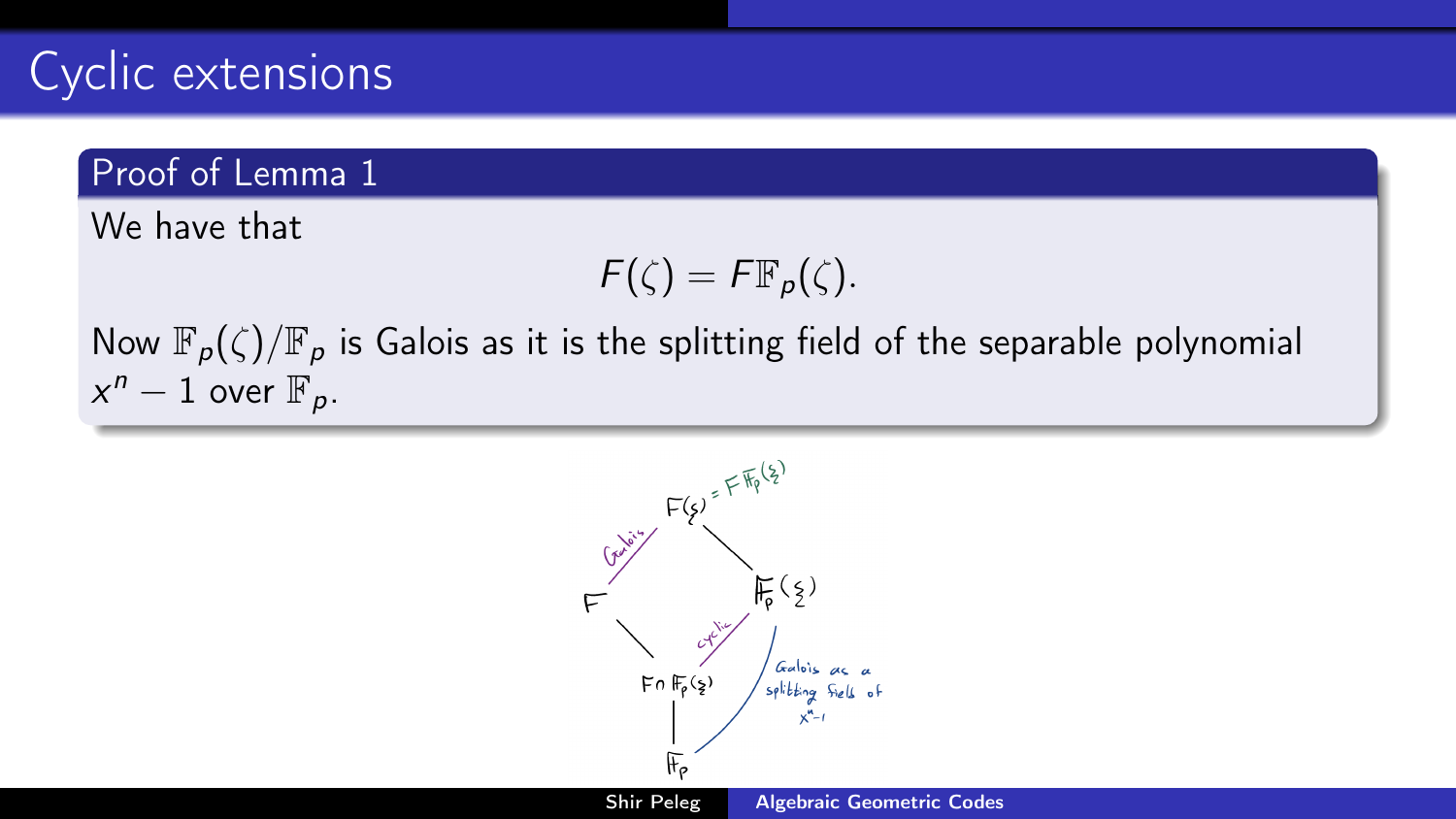By Lemma [2,](#page-4-0)  $F(\zeta)/F$  is Galois.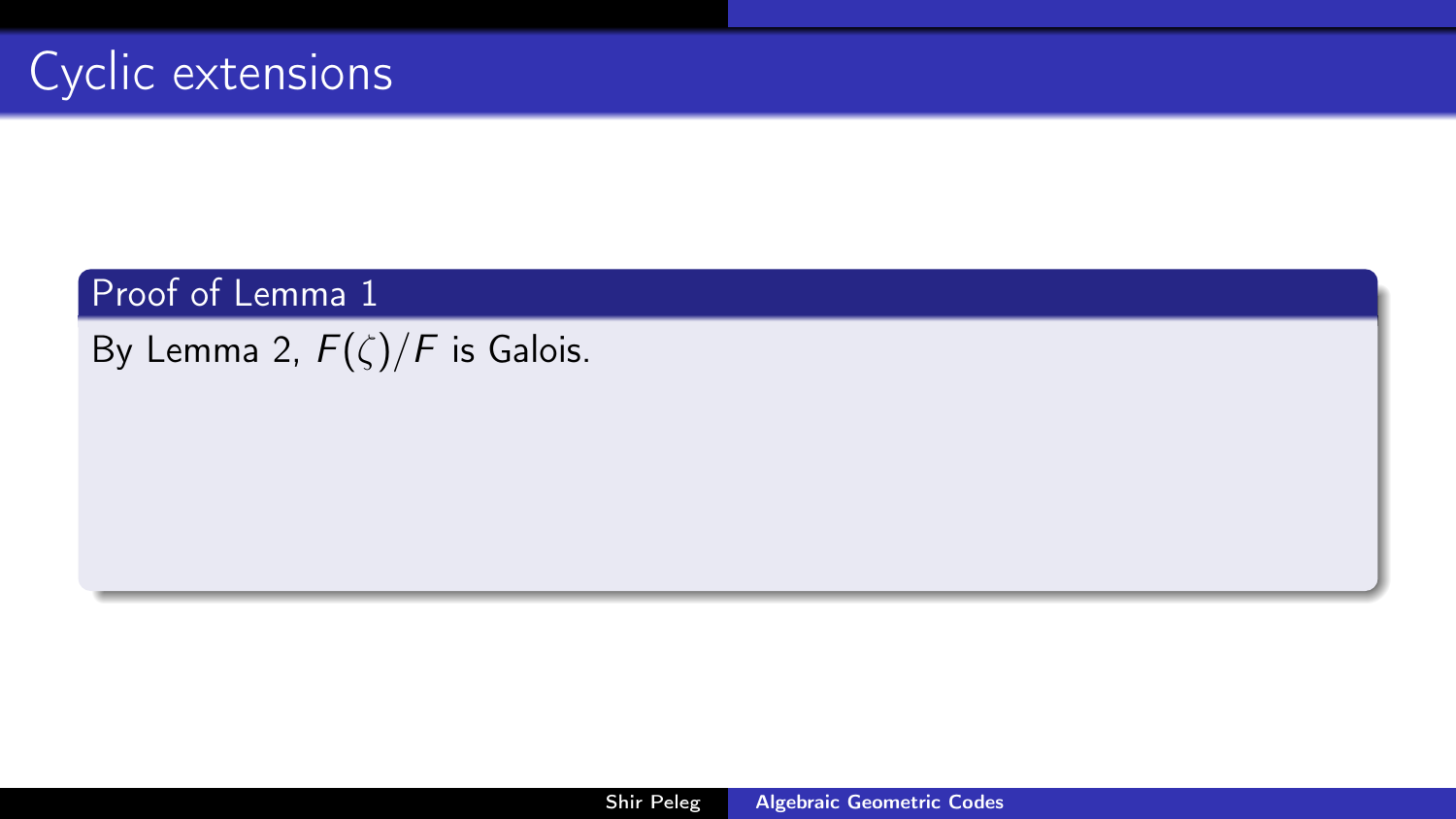By Lemma [2,](#page-4-0)  $F(\zeta)/F$  is Galois. Moreover,

 $Gal(F(\zeta)/F) \cong Gal(\mathbb{F}_{p}(\zeta)/(F \cap \mathbb{F}_{p}(\zeta))).$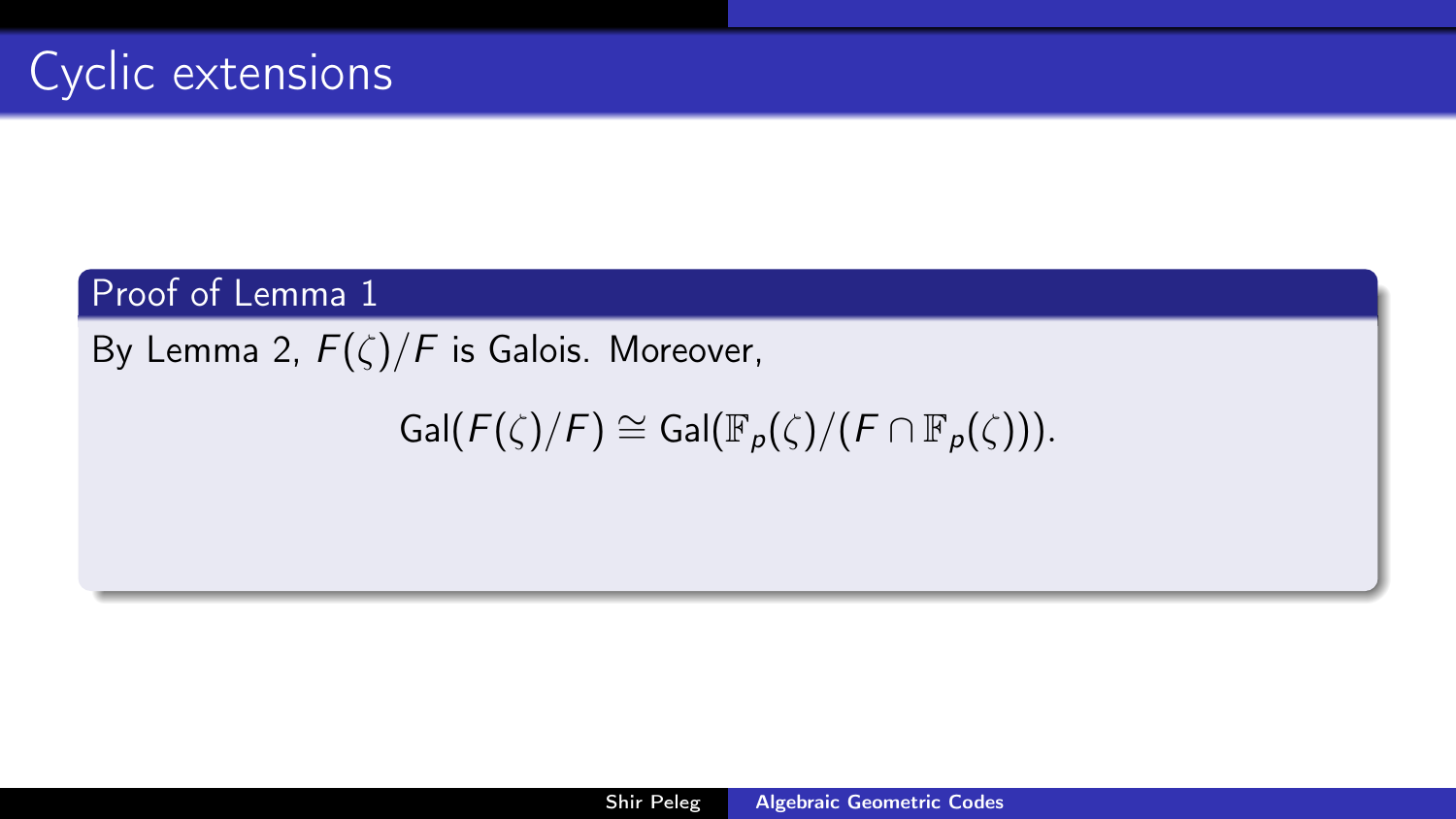By Lemma [2,](#page-4-0)  $F(\zeta)/F$  is Galois. Moreover,

## $Gal(F(\zeta)/F) \cong Gal(\mathbb{F}_{p}(\zeta)/(F \cap \mathbb{F}_{p}(\zeta)))$ .

The RHS is a Galois extension of finite fields and as such it is cyclic (generated by the Frobenoius automorphism). Thus,  $F(\zeta)/F$  is cyclic.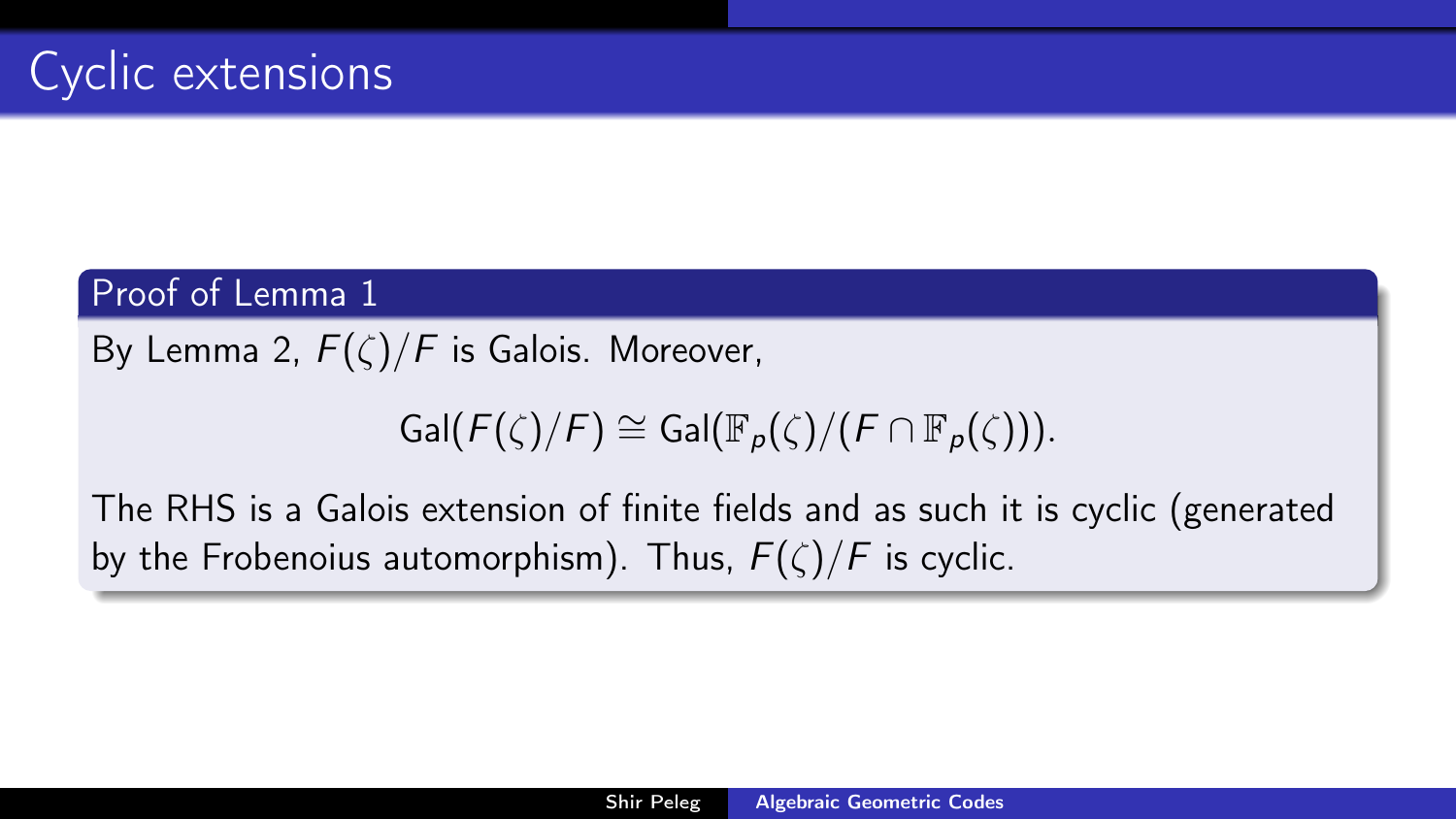#### Theorem 3

Let E be a field of characteristic p. Let  $F/E$  be a field extension of degree n which is coprime to p. Assume that E contains an n-th primitive root of unity. Then,  $F/E$  is cyclic  $\iff$   $F = E(a)$  for some  $a \in F$  s.t.  $b := a^n \in E$  $\iff$  F is the splitting field of  $x^n - b \in E[x]$ .

#### Proof

Assume that 
$$
F = E(a)
$$
 for  $b = a^n \in E$ . Then,

$$
x^{n}-b=x^{n}-a^{n}=\prod_{\zeta\in\mu_{n}}(x-\zeta a),
$$

where  $\mu_n \subseteq E$  is the set of *n*-th roots of unity.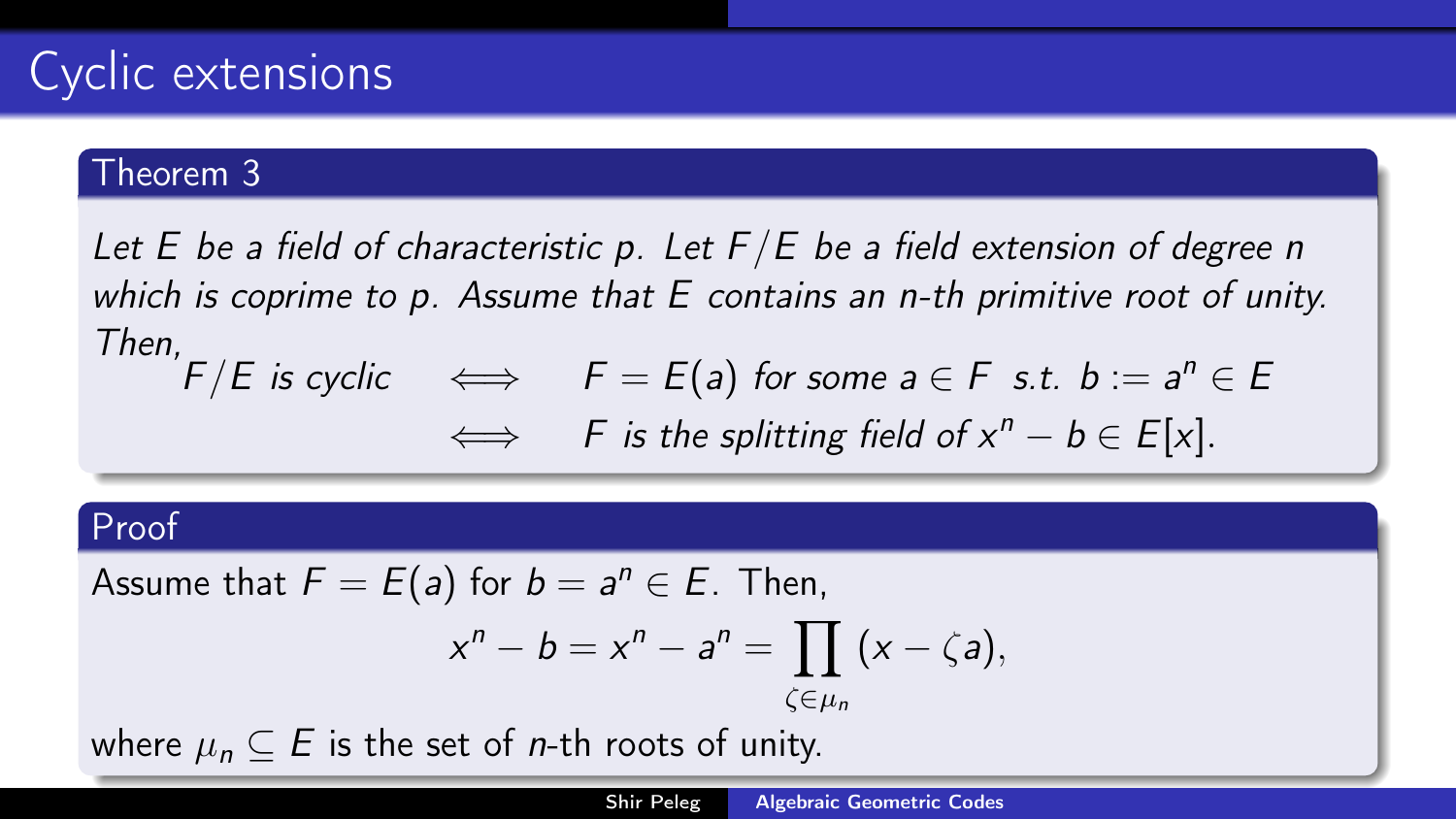Hence, F is the splitting field over E of the separable polynomial  $x^n - b$ . The separability follows as p and n are coprime, and  $F/E$  is Galois.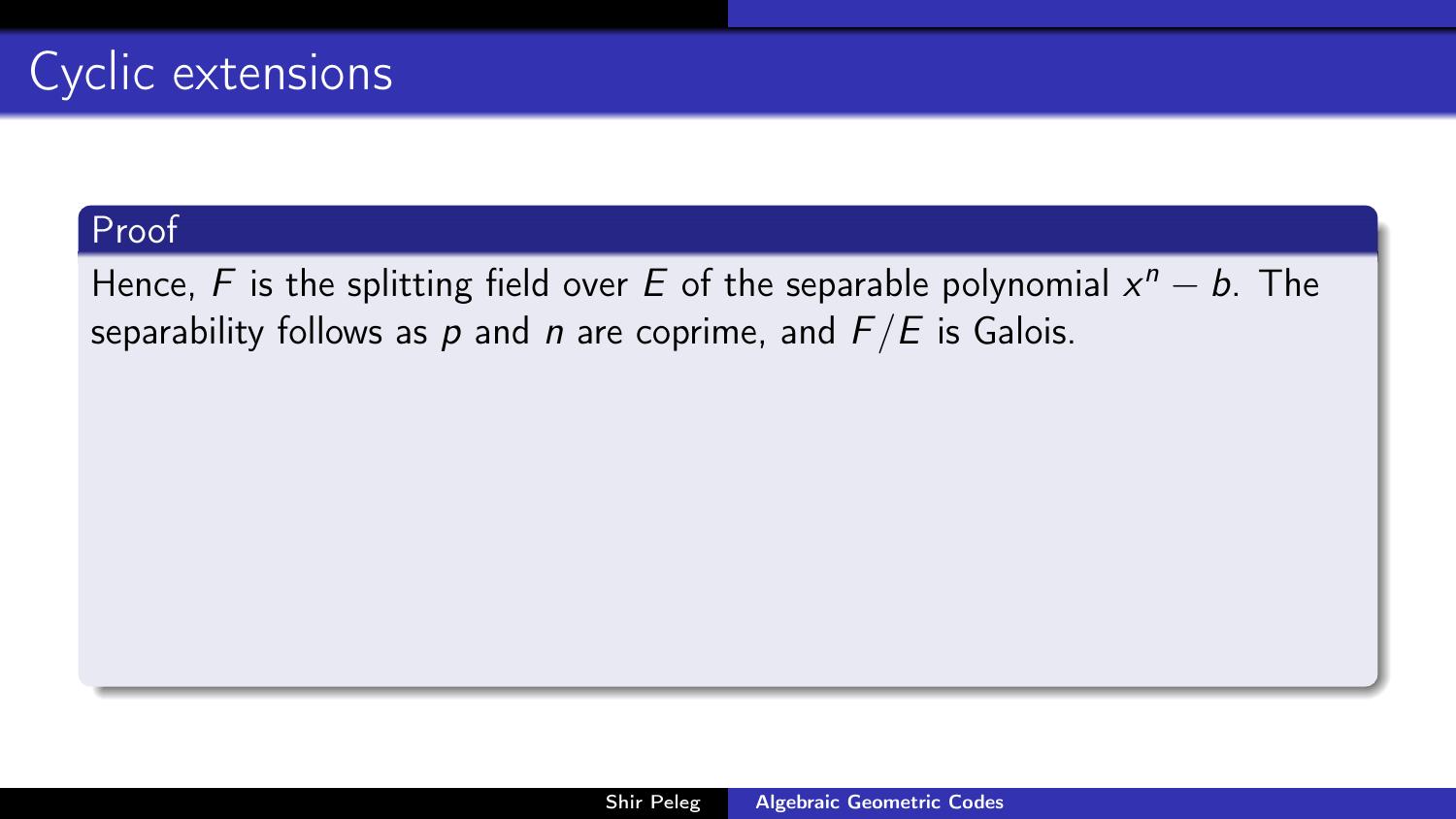Hence, F is the splitting field over E of the separable polynomial  $x^n - b$ . The separability follows as p and n are coprime, and  $F/E$  is Galois. As we assume that  $[F:E] = [E(a) : E] = n$ ,  $x^n - b$  is the minimal polynomial of a over E. Thus,  $\{ \zeta a \mid \zeta \in \mu_n \}$  are the E-conjugates of a.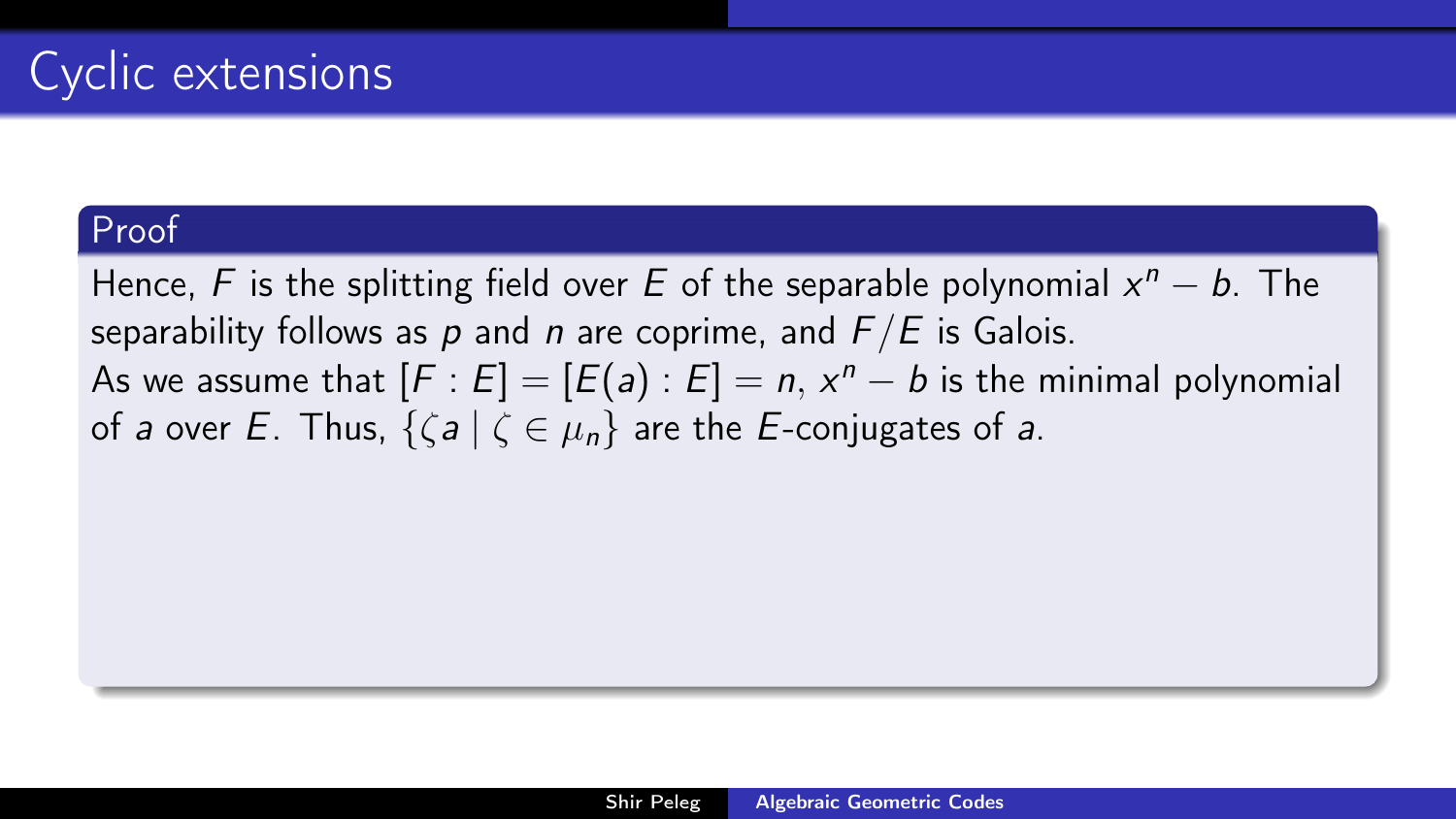Hence, F is the splitting field over E of the separable polynomial  $x^n - b$ . The separability follows as p and n are coprime, and  $F/E$  is Galois. As we assume that  $[F:E] = [E(a) : E] = n$ ,  $x^n - b$  is the minimal polynomial of a over E. Thus,  $\{ \zeta a \mid \zeta \in \mu_n \}$  are the E-conjugates of a. An element  $\sigma \in \text{Gal}(F/E)$  is determined by its action on a. Note that  $\sigma(a)$  is also a root of  $x^n - b$ . Thus,  $\sigma(a) := \sigma_{\zeta}(a) = \zeta$ a for some  $\zeta \in \mu_n$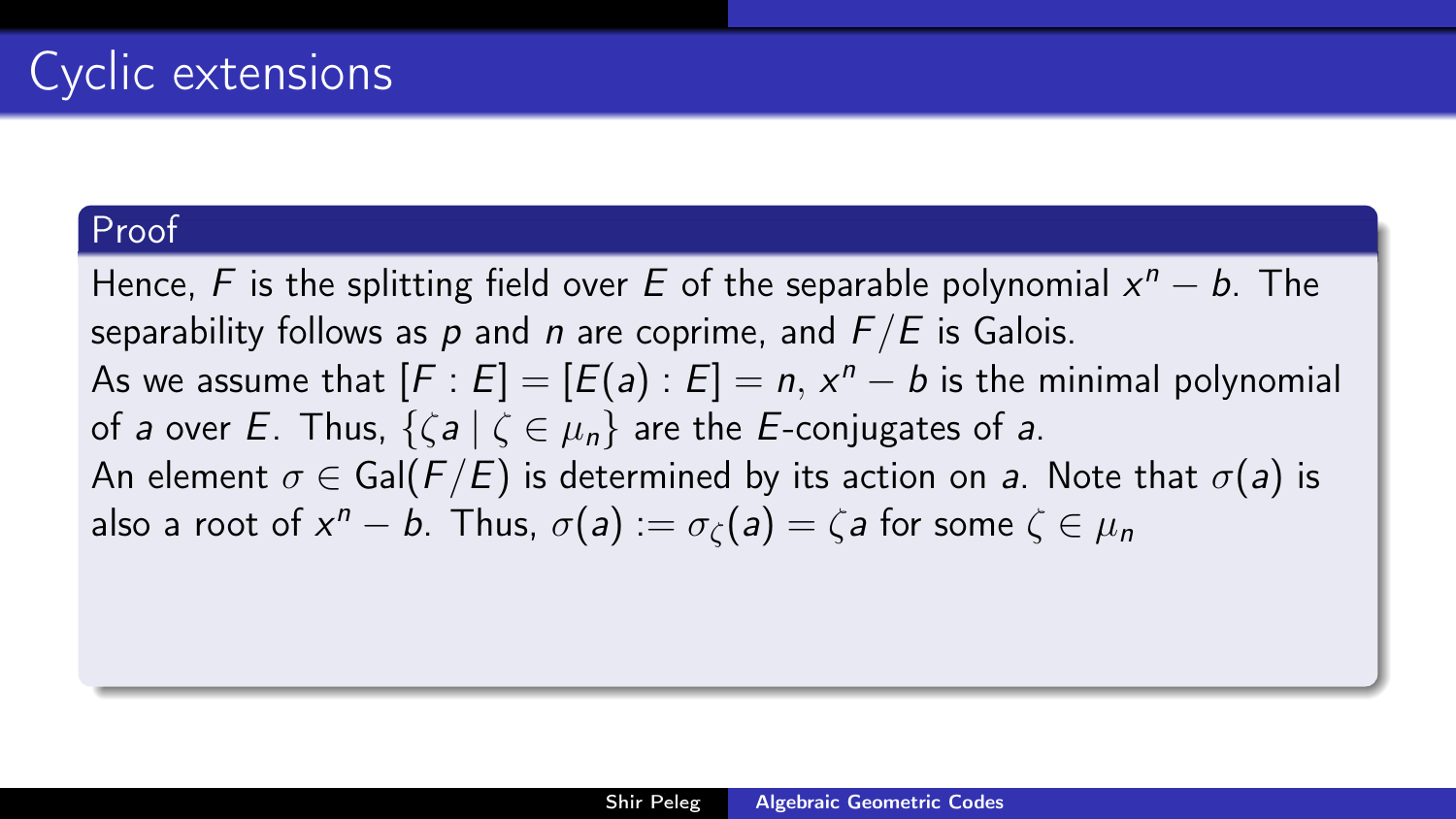Hence, F is the splitting field over E of the separable polynomial  $x^n - b$ . The separability follows as p and n are coprime, and  $F/E$  is Galois. As we assume that  $[F:E] = [E(a) : E] = n$ ,  $x^n - b$  is the minimal polynomial of a over E. Thus,  $\{ \zeta a \mid \zeta \in \mu_n \}$  are the E-conjugates of a. An element  $\sigma \in \text{Gal}(F/E)$  is determined by its action on a. Note that  $\sigma(a)$  is also a root of  $x^n - b$ . Thus,  $\sigma(a) := \sigma_{\zeta}(a) = \zeta$ a for some  $\zeta \in \mu_n$ For every conjugate  $\zeta a$  there is  $\sigma_{\zeta} \in \text{Gal}(F/E)$  s.t.  $\sigma_{\zeta}(a) = \zeta a$ . Thus,  $Gal(F/E) = {\sigma_{\mathcal{C}}} | \zeta \in \mu_n$ .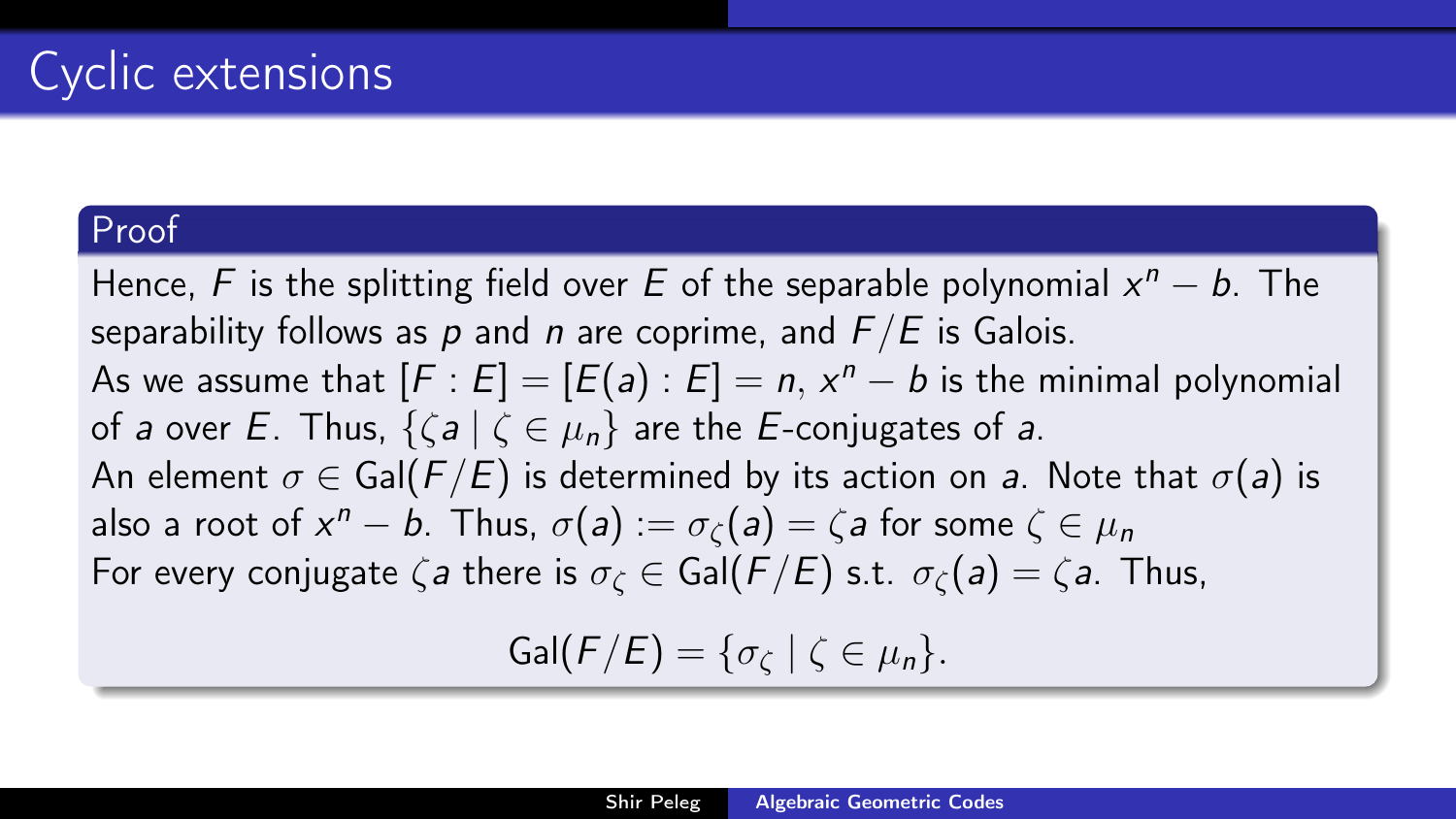#### Proof

Moreover, the map

$$
\mu_n \to \text{Gal}(F/E) = \{\sigma_{\zeta} \mid \zeta \in \mu_n\}
$$

$$
\zeta \mapsto \sigma_{\zeta}
$$

is a group isomorphism as can be easily verified. Thus,  $F/E$  is cyclic. In the other direction, assume  $F/E$  is cyclic and we ought to find  $a \in F$  s.t.  $a^n \in E$  and  $F = E(a)$ .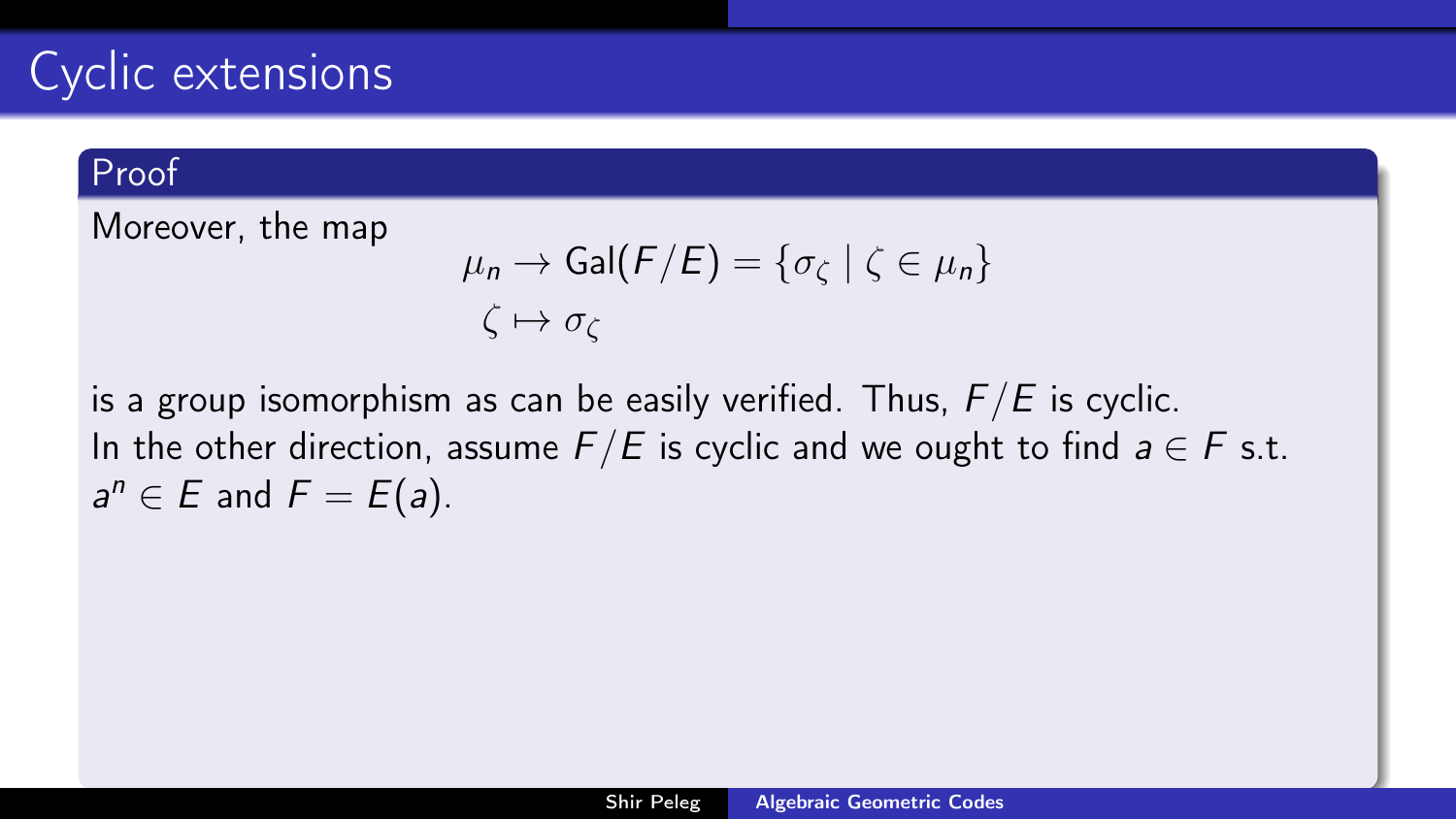#### Proof

Moreover, the map

$$
\mu_n \to \text{Gal}(F/E) = \{\sigma_{\zeta} \mid \zeta \in \mu_n\}
$$

$$
\zeta \mapsto \sigma_{\zeta}
$$

is a group isomorphism as can be easily verified. Thus,  $F/E$  is cyclic. In the other direction, assume  $F/E$  is cyclic and we ought to find  $a \in F$  s.t.  $a^n \in E$  and  $F = E(a)$ .

Let  $\sigma$  be a generator of the cyclic group Gal( $F/E$ ). It can be shown that the elements of Gal( $F/E$ ) are linearly independent over E (even over  $\bar{E}$ ). thus,

$$
\psi = \sum_{j=0}^{n-1} \zeta^j \sigma^j \neq 0,
$$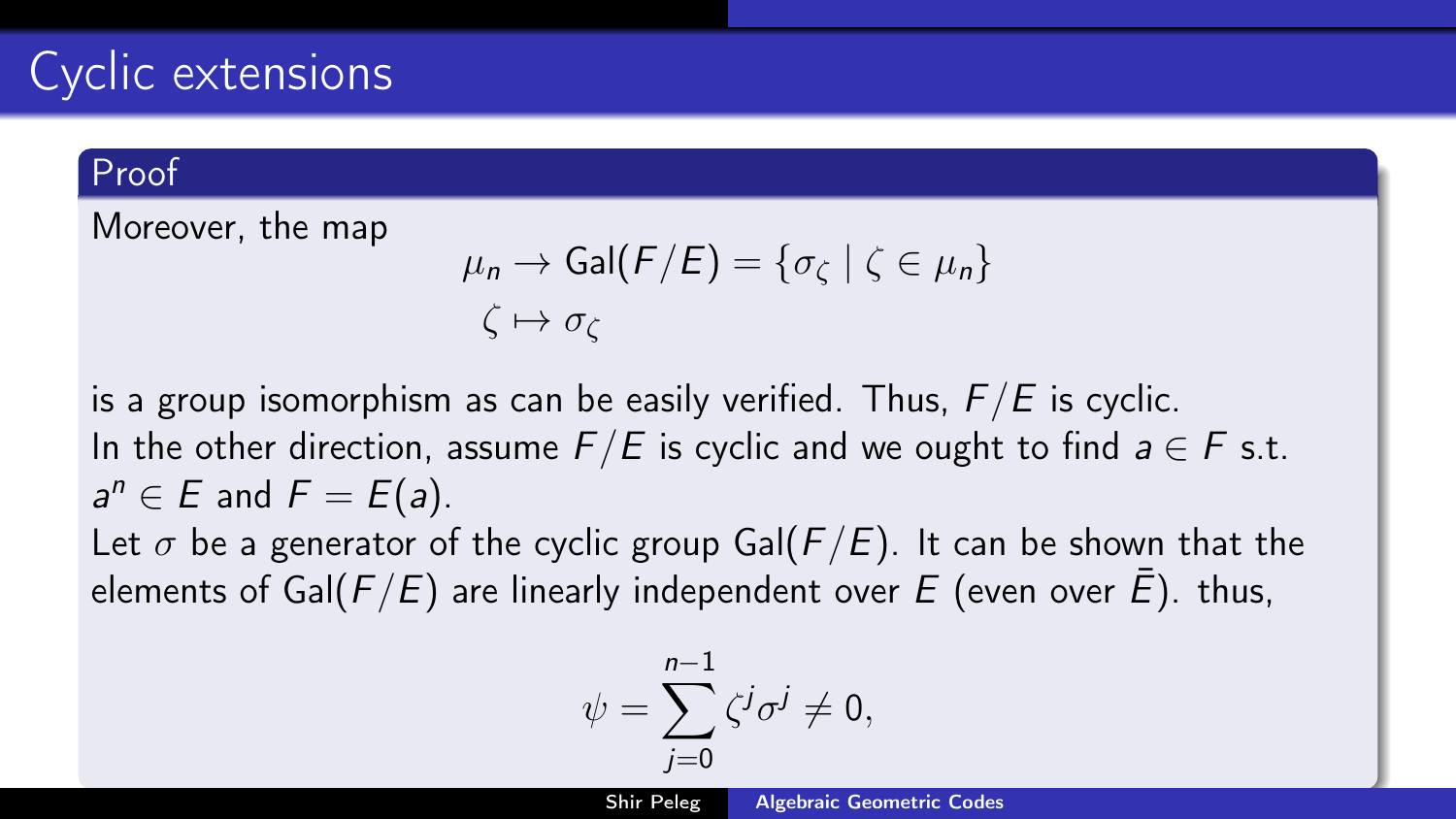#### Proof

Let t be s.t.  $\psi(t) \neq 0$ , and let

$$
a:=\psi(t)=\sum_{j=0}^{n-1}\zeta^j\sigma^j(t).
$$

We will show that  $F=E(a)$  and that  $a^n\in E.$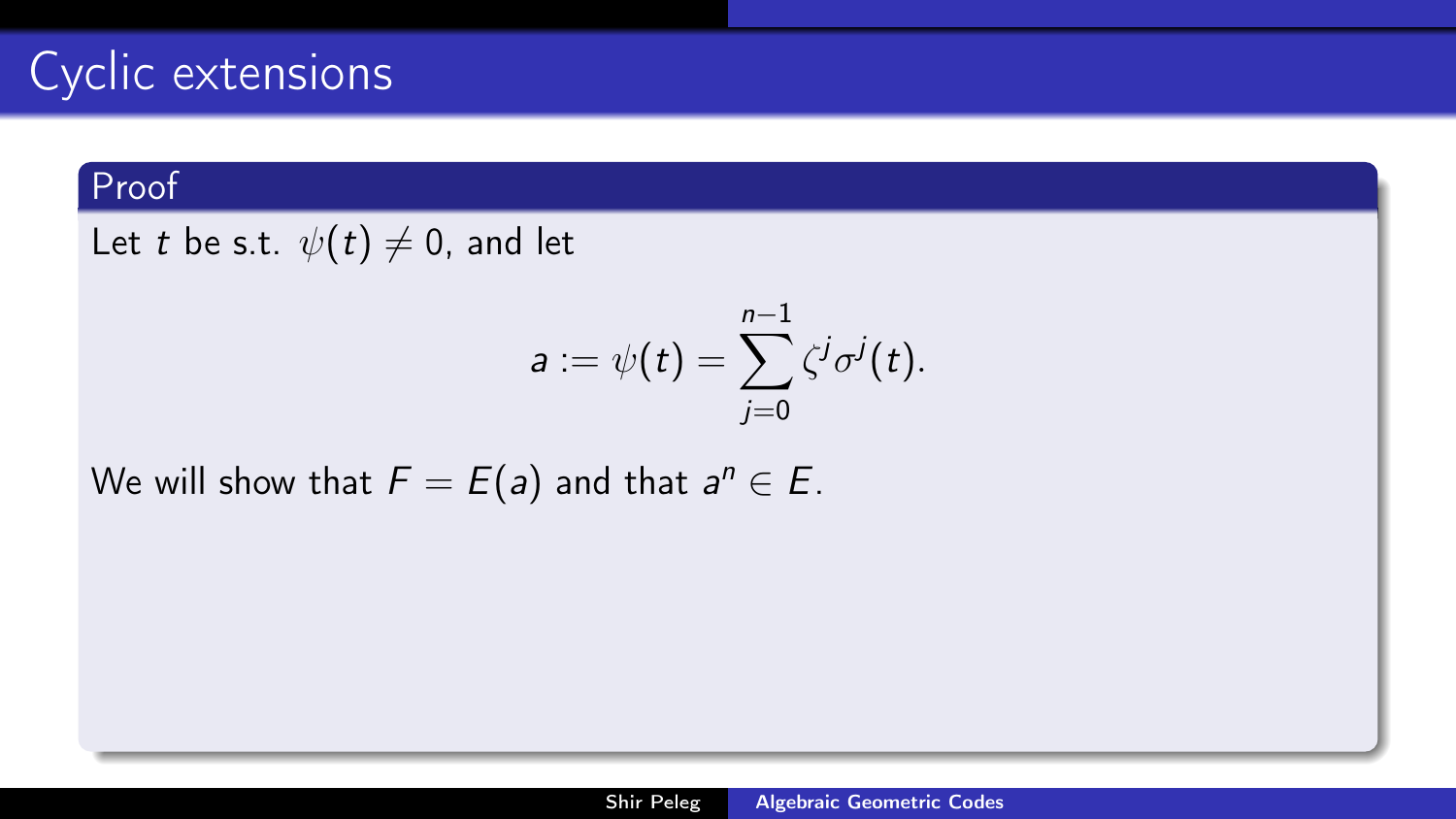### Proof

Let t be s.t.  $\psi(t) \neq 0$ , and let

$$
a:=\psi(t)=\sum_{j=0}^{n-1}\zeta^j\sigma^j(t).
$$

We will show that  $F=E(a)$  and that  $a^n\in E.$ As  $\zeta \in E$  we have that  $\sigma(a) = \sum^{n-1}$  $j=0$  $\zeta^j\sigma^{j+1}(t)=\zeta^{-1}\sum^{n-1}$  $j=0$  $\zeta^{j+1}\sigma^{j+1}(t)=\zeta^{-1}\sum_{n=1}^{n-1}$  $j=0$  $\zeta^j\sigma^j(t)$  $=\zeta^{-1}$ a.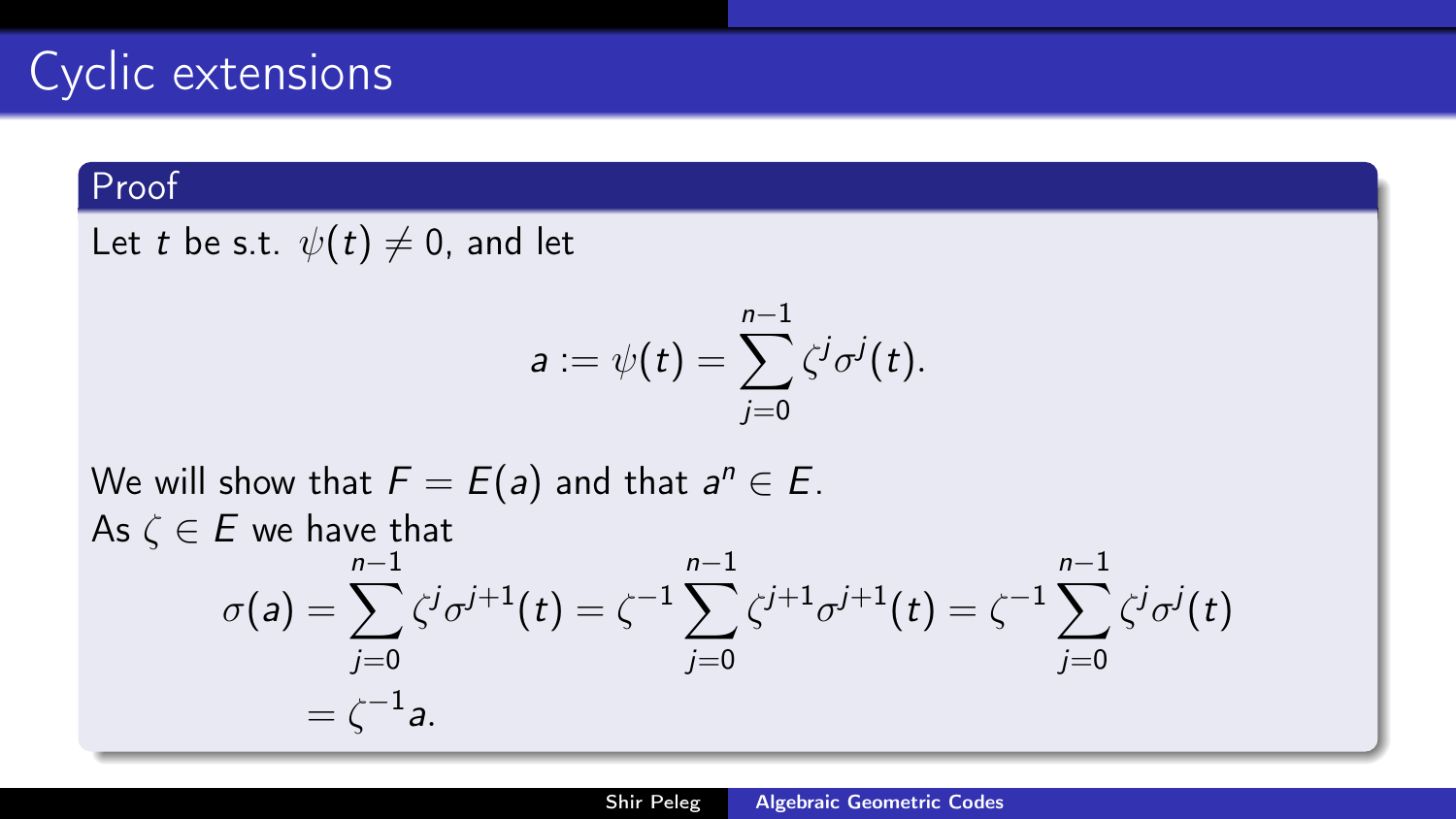So  $\sigma(\mathsf{a})=\zeta^{-1}\mathsf{a}$  and so the  $E$ -Galois conjugates of  $\mathsf{a}$  are

$$
\left\{a,\zeta^{-1}a,\ldots,(\zeta^{-1})^{n-1}a\right\}=\left\{a,\zeta a,\ldots,\zeta^{n-1}a\right\}.
$$

Thus, the minimal polynomial of a over  $E$  is

$$
f(x) = \prod_{j=0}^{n-1} (x - \zeta^{j} a) = x^{n} - a^{n} \in E[x].
$$

Thus,  $F = E(a)$  and  $a^n \in E$ .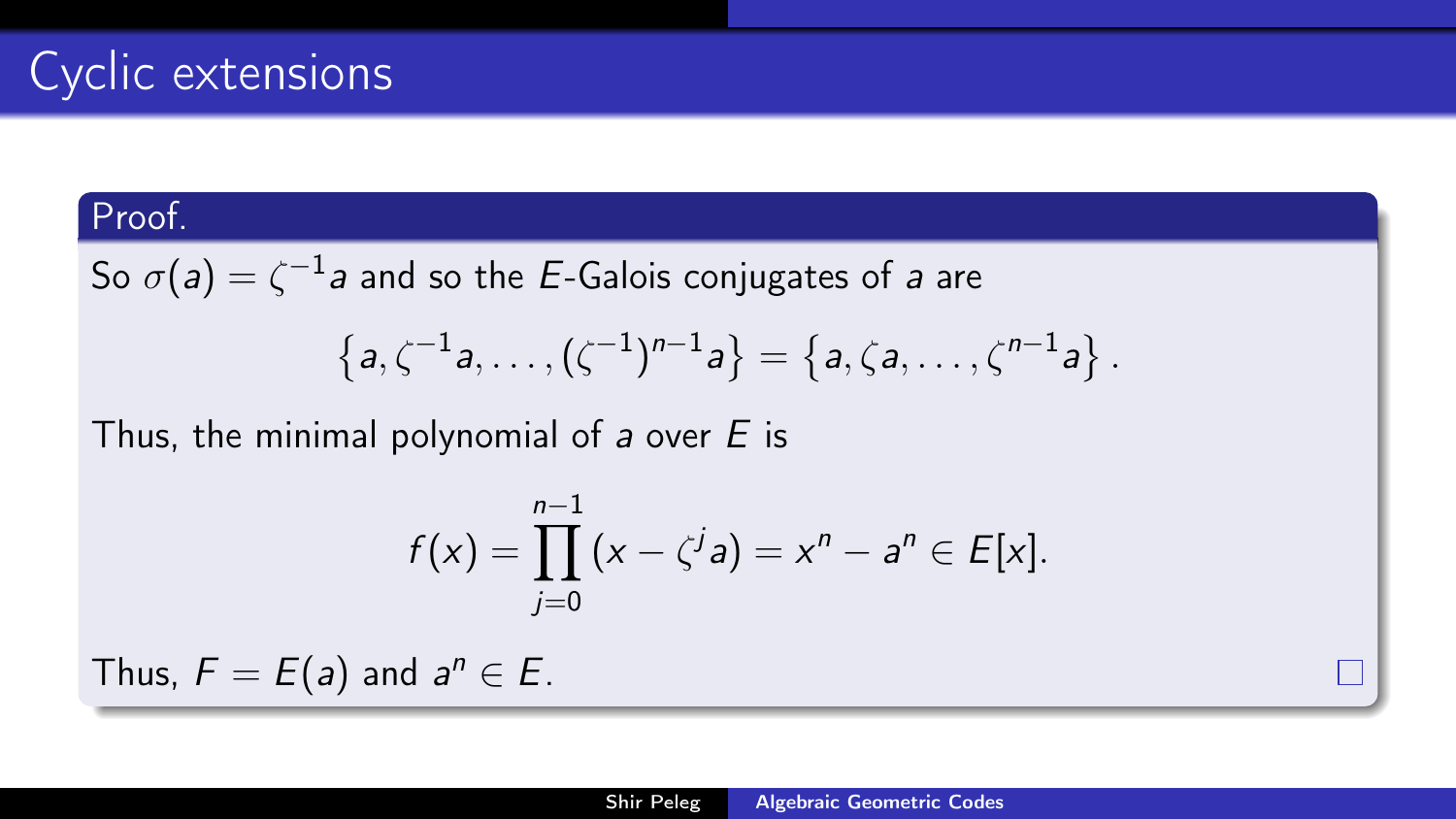Assume  $F/E$  is separable. Let  $\mathfrak{p} \in \mathbb{P}(E)$  and  $\mathfrak{P} = \mathfrak{P}_1, \ldots, \mathfrak{P}_r \in \mathbb{P}(F)$  be the prime divisors of F lying over p. Let  $\pi : \mathcal{O}_{\mathfrak{N}} \to F_{\mathfrak{N}}$  be the corresponding projective map (that can be extended to a place) which extends the projection map  $\pi: \mathcal{O}_{p} \to E_{p}$ .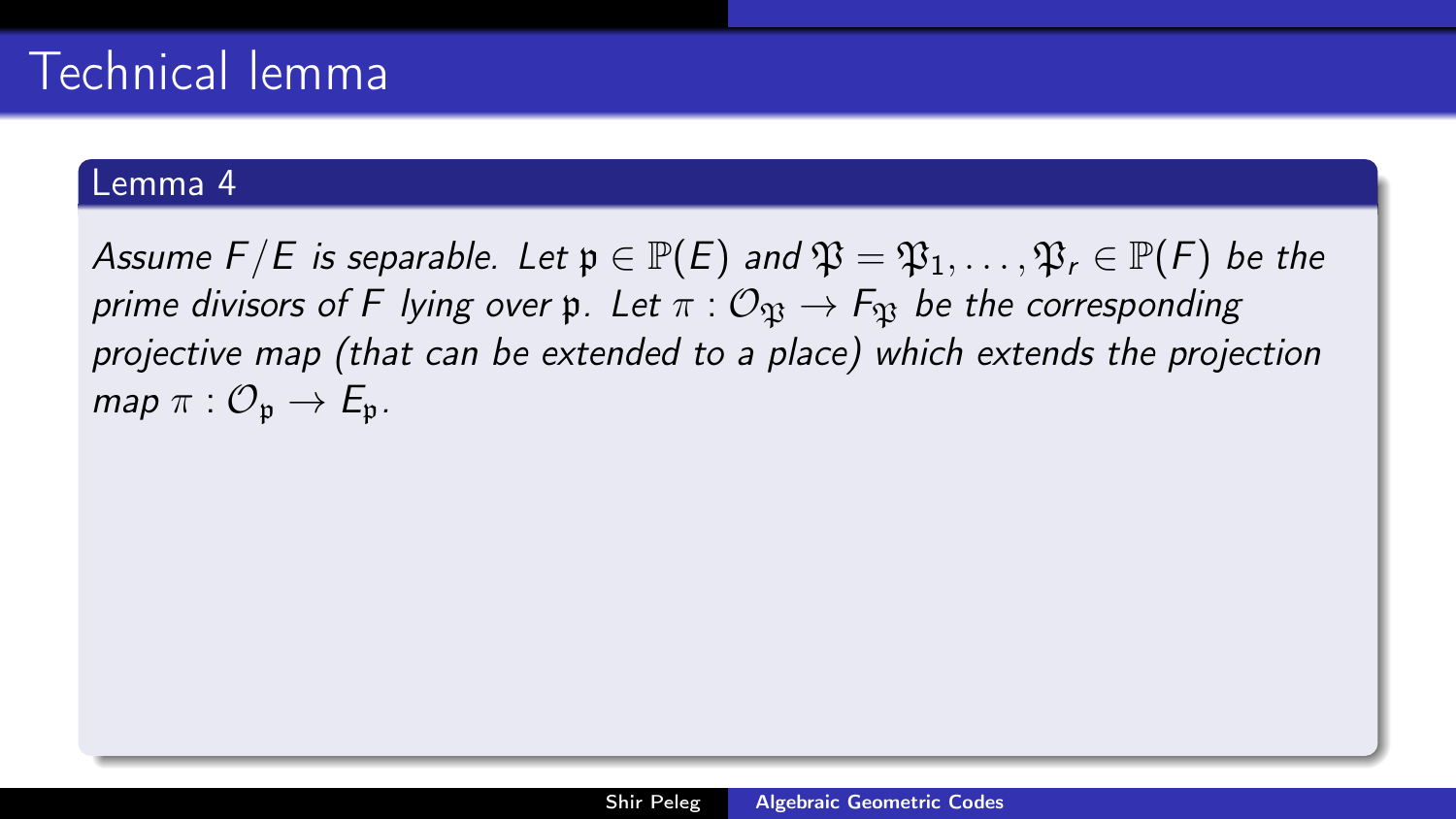Assume  $F/E$  is separable. Let  $\mathfrak{p} \in \mathbb{P}(E)$  and  $\mathfrak{P} = \mathfrak{P}_1, \ldots, \mathfrak{P}_r \in \mathbb{P}(F)$  be the prime divisors of F lying over p. Let  $\pi : \mathcal{O}_{\mathfrak{N}} \to F_{\mathfrak{N}}$  be the corresponding projective map (that can be extended to a place) which extends the projection map  $\pi: \mathcal{O}_n \to \mathcal{E}_n$ . Let  $F_{\mathfrak{B},s}$  be the separable closure of  $E_{\mathfrak{p}}$  in  $F_{\mathfrak{B}}$ .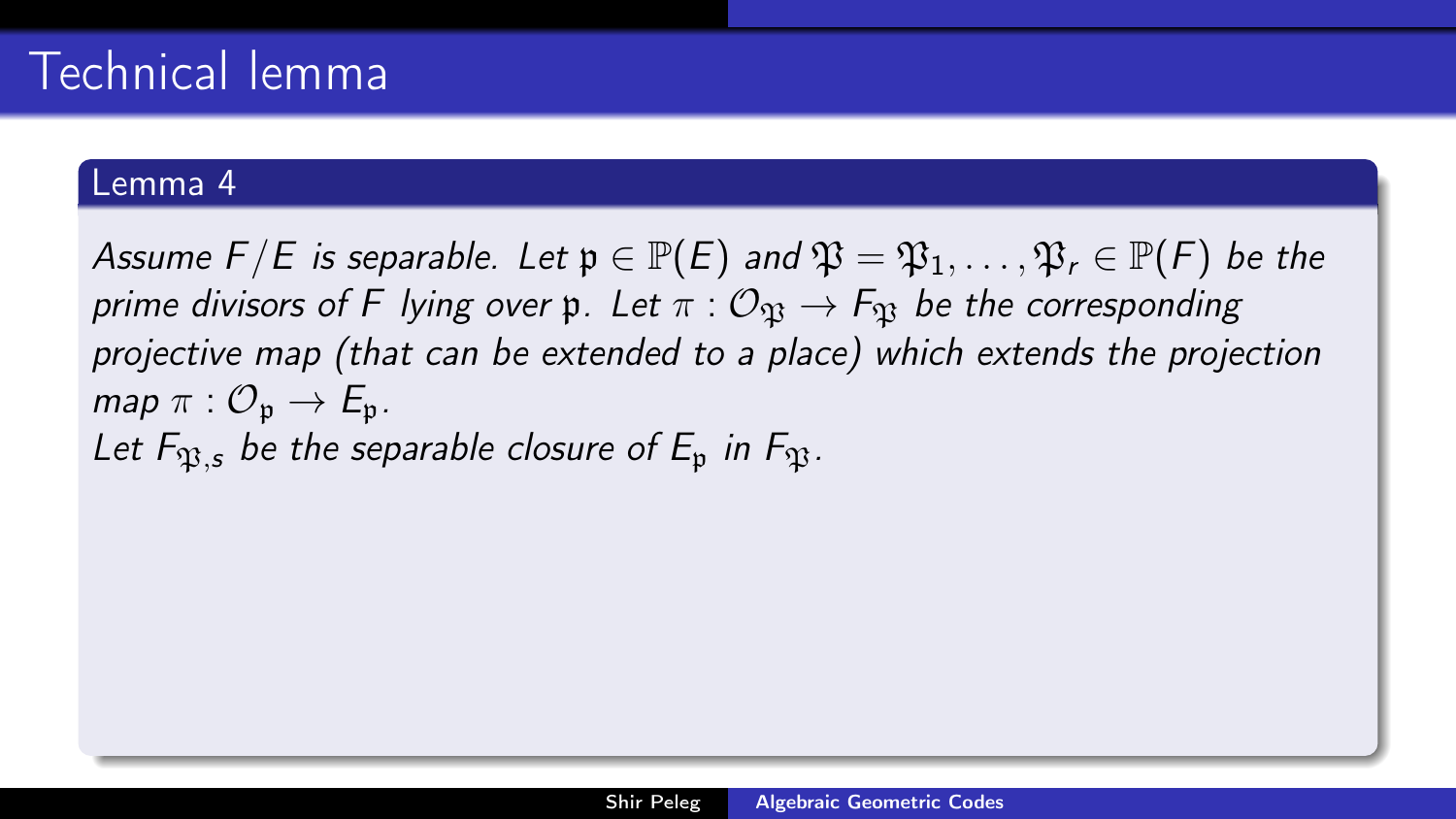Assume  $F/E$  is separable. Let  $\mathfrak{p} \in \mathbb{P}(E)$  and  $\mathfrak{P} = \mathfrak{P}_1, \ldots, \mathfrak{P}_r \in \mathbb{P}(F)$  be the prime divisors of F lying over p. Let  $\pi: \mathcal{O}_m \to F_m$  be the corresponding projective map (that can be extended to a place) which extends the projection map  $\pi: \mathcal{O}_n \to \mathcal{E}_n$ . Let  $F_{\mathfrak{B},s}$  be the separable closure of  $E_{\mathfrak{p}}$  in  $F_{\mathfrak{B}}$ . Let  $y \in \mathcal{O}'_{\mathfrak{p}}$  be s.t.  $\mathbf{D}$   $\mathbf{\nu}_{\mathfrak{P}_j}(y)>0$  for  $j=2,\ldots,r;$  and

 $\bm{\pi}(y) \in F_{\mathfrak{P},\bm{s}}.$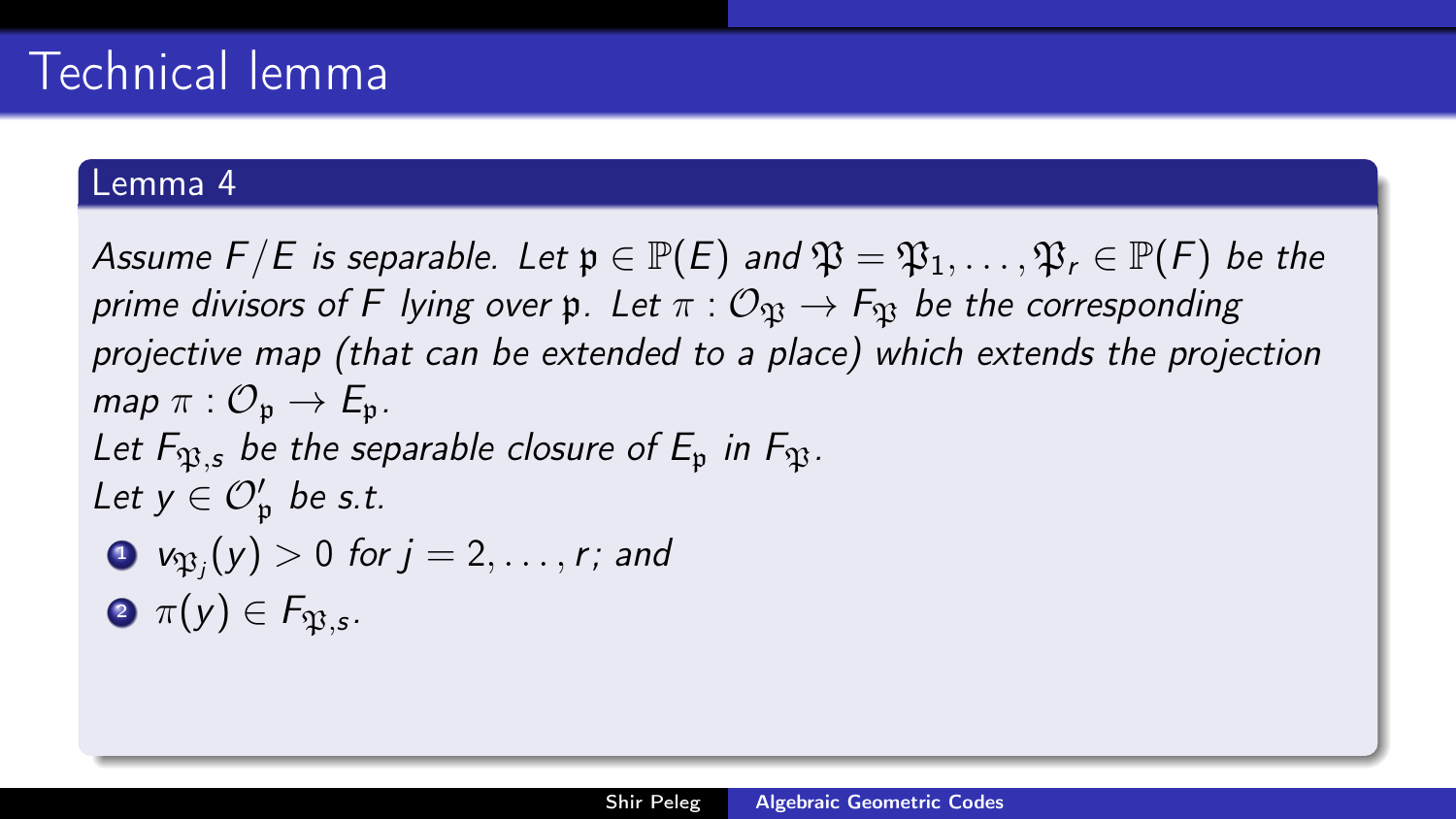Assume  $F/E$  is separable. Let  $\mathfrak{p} \in \mathbb{P}(E)$  and  $\mathfrak{P} = \mathfrak{P}_1, \ldots, \mathfrak{P}_r \in \mathbb{P}(F)$  be the prime divisors of F lying over p. Let  $\pi: \mathcal{O}_m \to F_m$  be the corresponding projective map (that can be extended to a place) which extends the projection map  $\pi: \mathcal{O}_n \to \mathcal{E}_n$ . Let  $F_{\mathfrak{B},s}$  be the separable closure of  $E_{\mathfrak{p}}$  in  $F_{\mathfrak{B}}$ . Let  $y \in \mathcal{O}'_{\mathfrak{p}}$  be s.t.  $\mathbf{D}$   $\mathbf{\nu}_{\mathfrak{P}_j}(y)>0$  for  $j=2,\ldots,r;$  and  $\bm{\pi}(y) \in F_{\mathfrak{P},\bm{s}}.$ Then,  $\pi\left(\,Tr_{\mathsf{F}/\mathsf{E}}(y)\right)=e(\mathfrak{P}/\mathfrak{p})\cdot\,Tr_{\mathsf{F}_{\mathfrak{P},s}/\mathsf{E}_{\mathfrak{p}}}(\pi(y)).$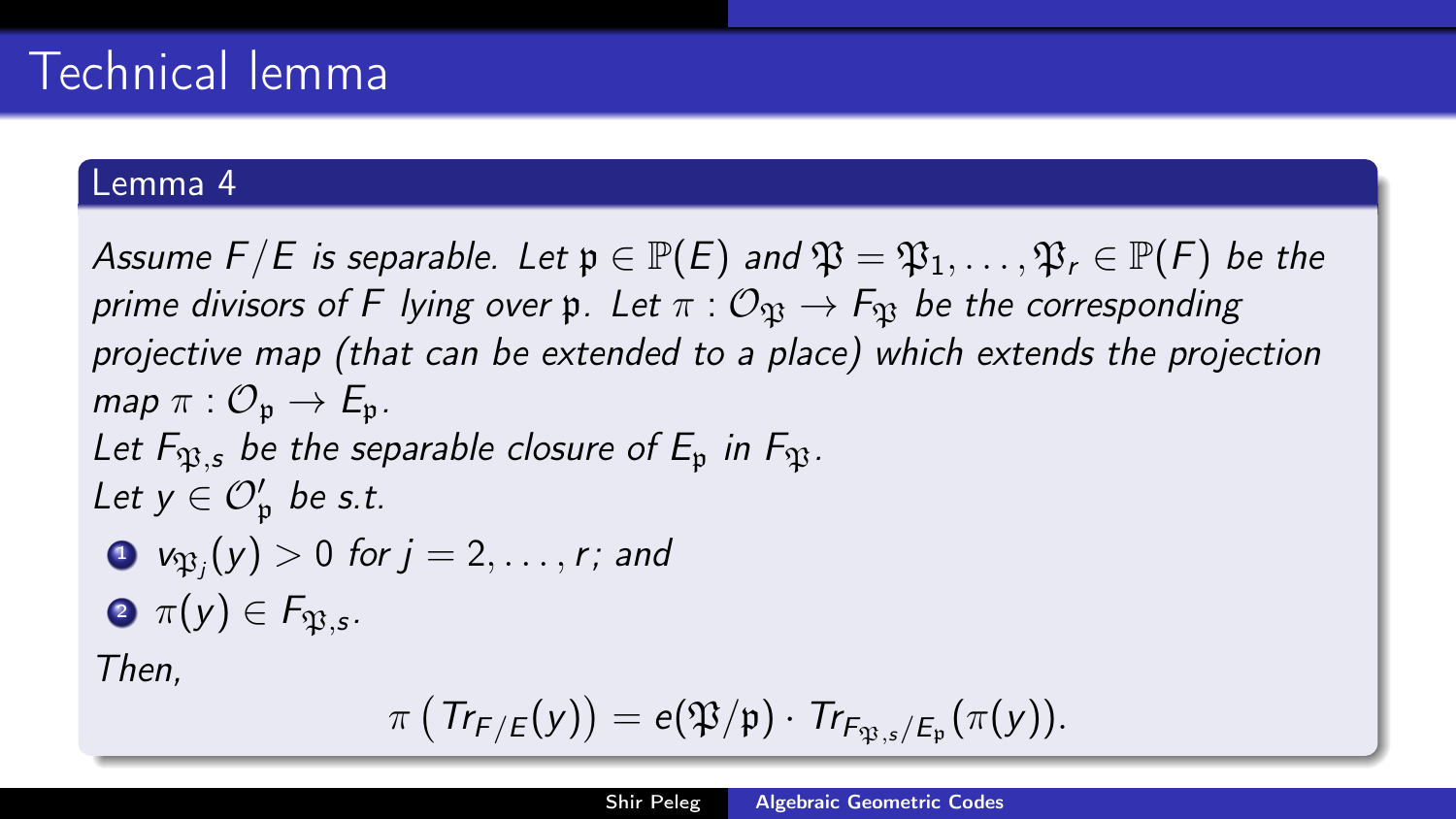<span id="page-37-0"></span>Assume  $F/E$  is Galois. Function field over a perfect field.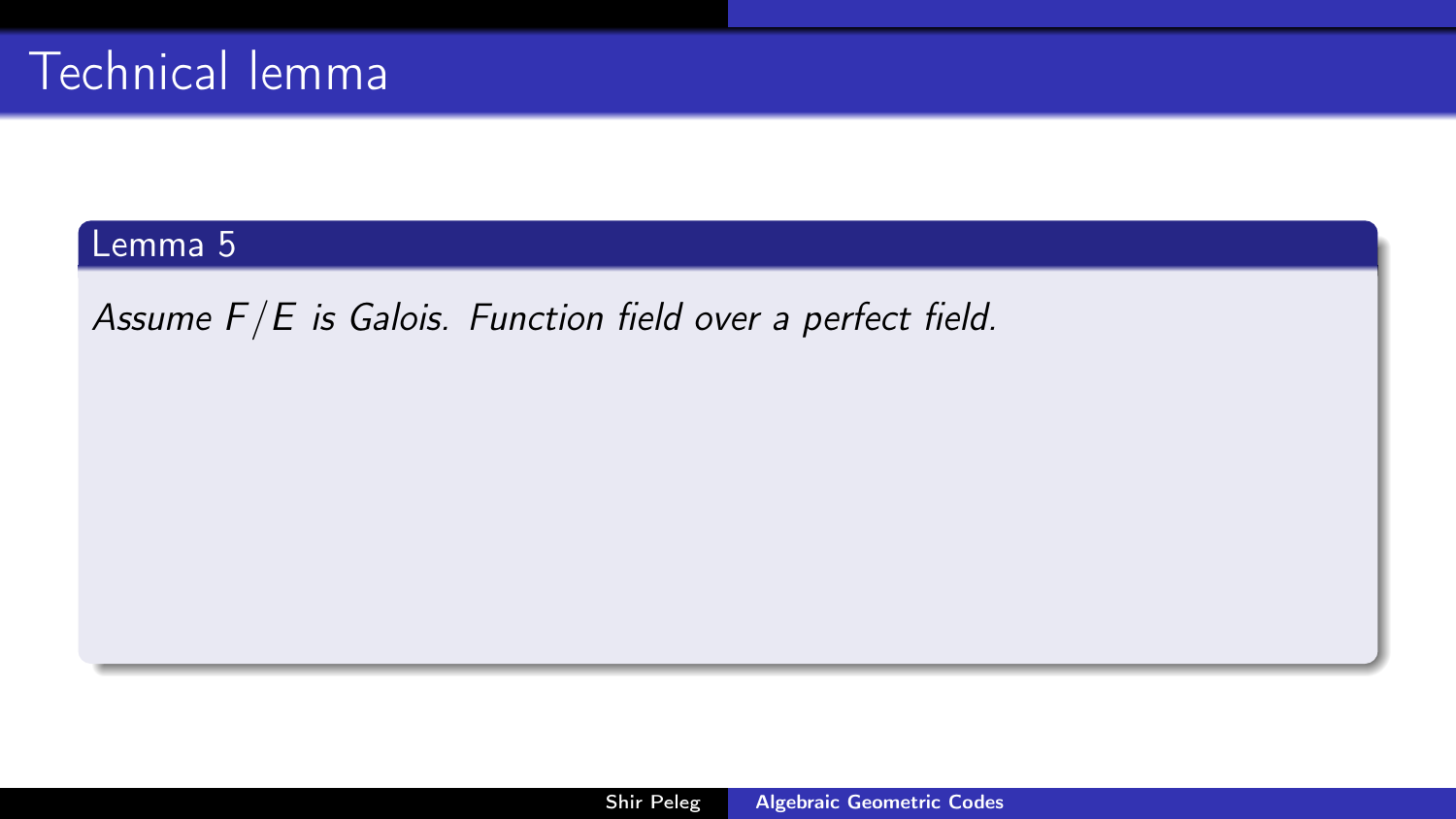Assume F/E is Galois. Function field over a perfect field. Let  $\mathfrak{p} \in \mathbb{P}(E)$  and  $\mathfrak{P} = \mathfrak{P}_1, \ldots, \mathfrak{P}_r \in \mathbb{P}(F)$  be the prime divisors of F lying over p. Let  $\pi$  :  $\mathcal{O}_{\mathfrak{B}} \to F_{\mathfrak{B}}$  be the corresponding projective map (that can be extended to a place) which extends the projection map  $\pi : \mathcal{O}_p \to \mathcal{E}_p$ .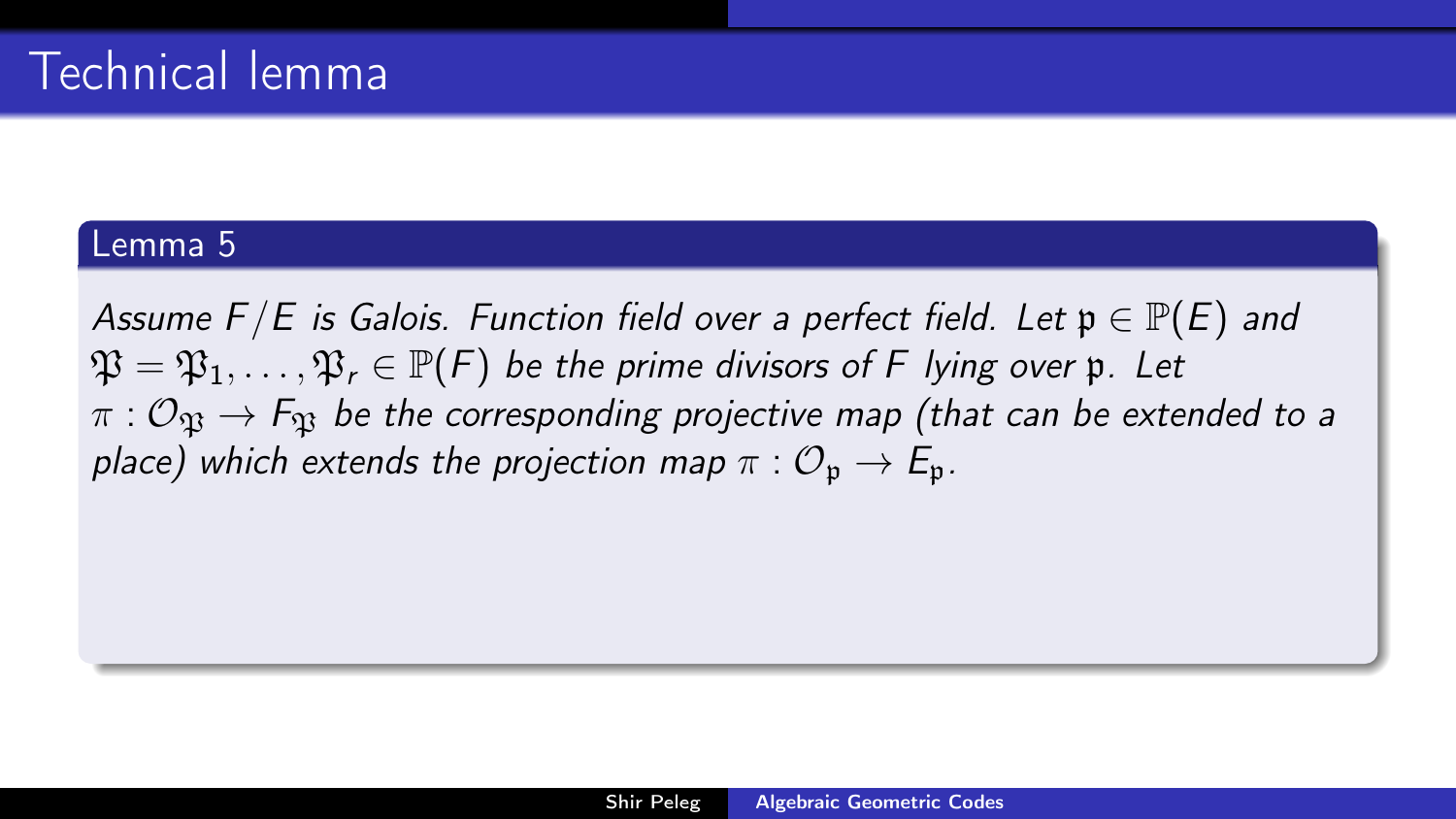Assume F/E is Galois. Function field over a perfect field. Let  $\mathfrak{p} \in \mathbb{P}(E)$  and  $\mathfrak{P} = \mathfrak{P}_1, \ldots, \mathfrak{P}_r \in \mathbb{P}(F)$  be the prime divisors of F lying over p. Let  $\pi$  :  $\mathcal{O}_{\mathfrak{B}} \to F_{\mathfrak{B}}$  be the corresponding projective map (that can be extended to a place) which extends the projection map  $\pi: \mathcal{O}_{\mathfrak{p}} \to \mathsf{E}_{\mathfrak{p}}.$  Let  $\mathsf{y} \in \mathcal{O}'_\mathfrak{p}$  be s.t.  $\textbf{1} \;\; \mathsf{v}_{\mathfrak{P}_j}(\mathsf{y}) > 0 \;\text{for} \; j = 2, \ldots, r; \text{ and}$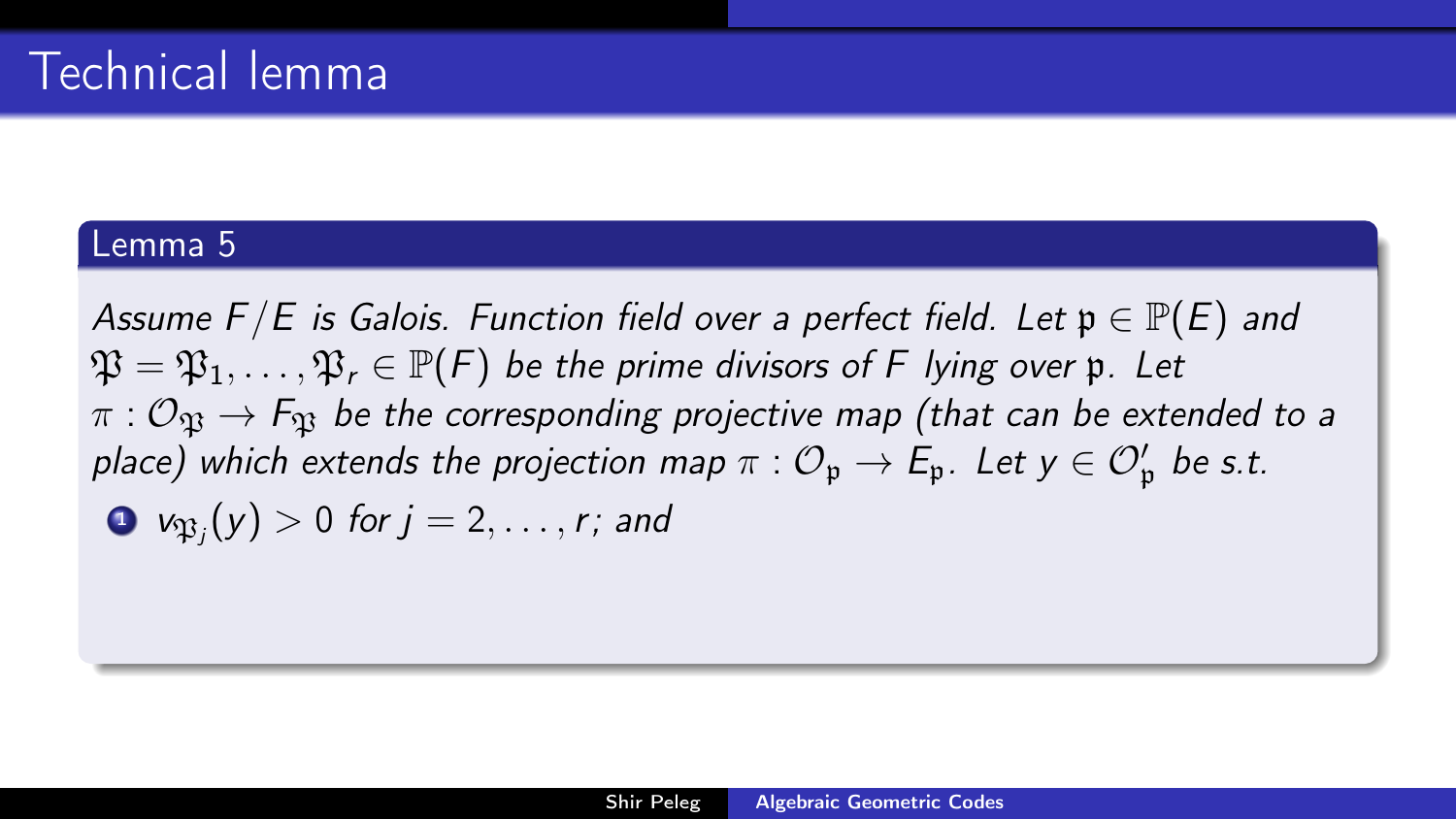Assume F/E is Galois. Function field over a perfect field. Let  $\mathfrak{p} \in \mathbb{P}(E)$  and  $\mathfrak{P} = \mathfrak{P}_1, \ldots, \mathfrak{P}_r \in \mathbb{P}(F)$  be the prime divisors of F lying over p. Let  $\pi$  :  $\mathcal{O}_{\mathfrak{B}} \to F_{\mathfrak{B}}$  be the corresponding projective map (that can be extended to a place) which extends the projection map  $\pi: \mathcal{O}_{\mathfrak{p}} \to \mathsf{E}_{\mathfrak{p}}.$  Let  $\mathsf{y} \in \mathcal{O}'_\mathfrak{p}$  be s.t.  $\textbf{1} \;\; \mathsf{v}_{\mathfrak{P}_j}(\mathsf{y}) > 0 \;\text{for} \; j = 2, \ldots, r; \text{ and}$ Then,

$$
\pi\left(\mathsf{Tr}_{\mathsf{F}/\mathsf{E}}(y)\right)=\mathsf{e}(\mathfrak{P}/\mathfrak{p})\cdot\mathsf{Tr}_{\mathsf{F}_{\mathfrak{P}}/\mathsf{E}_{\mathfrak{p}}}(\pi(y)).
$$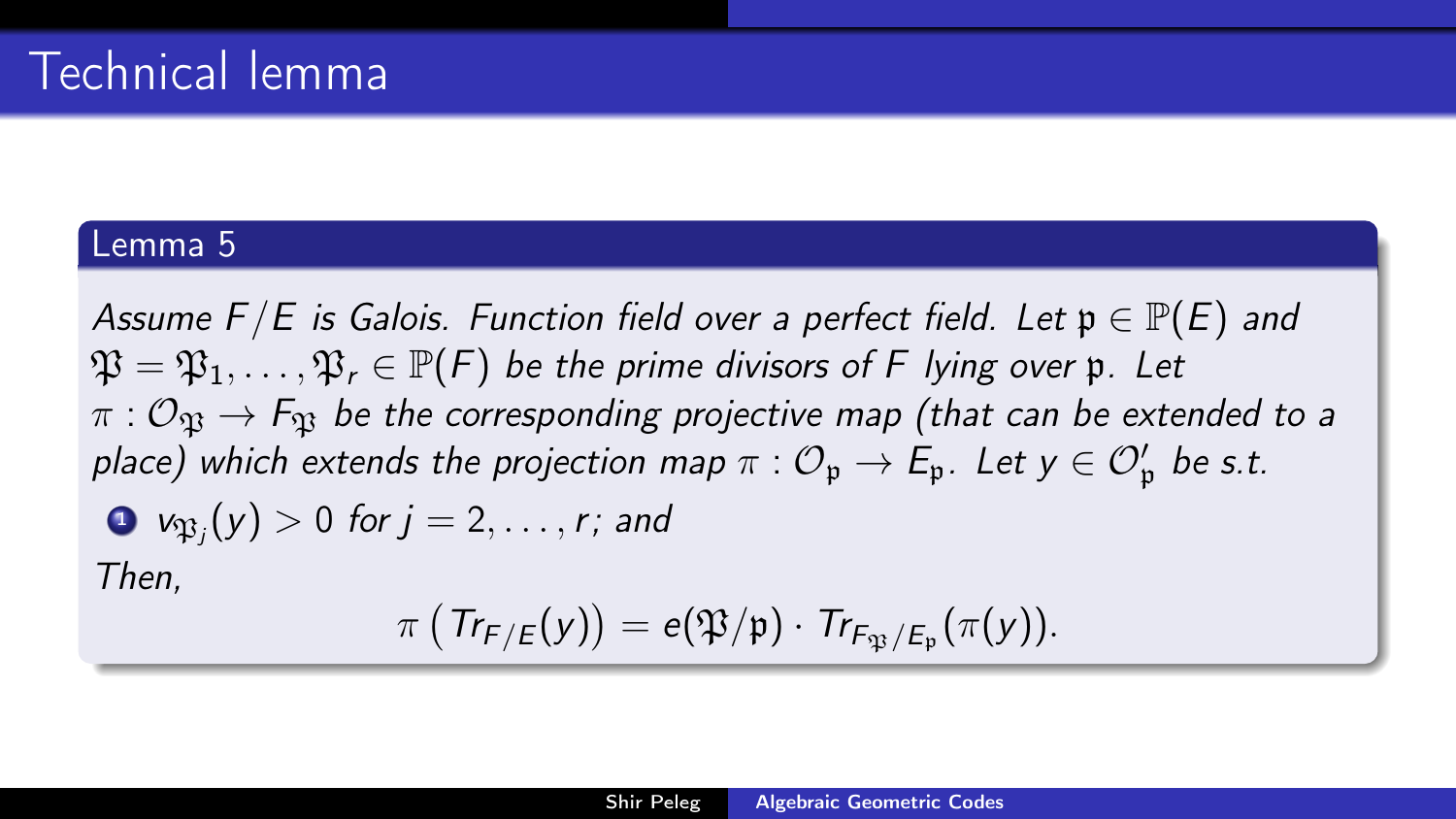#### Proof

Recall then  $\mathcal{T}r_{F/E}(y) = \sum_{\sigma \in \mathcal{G}} \sigma(y)$ .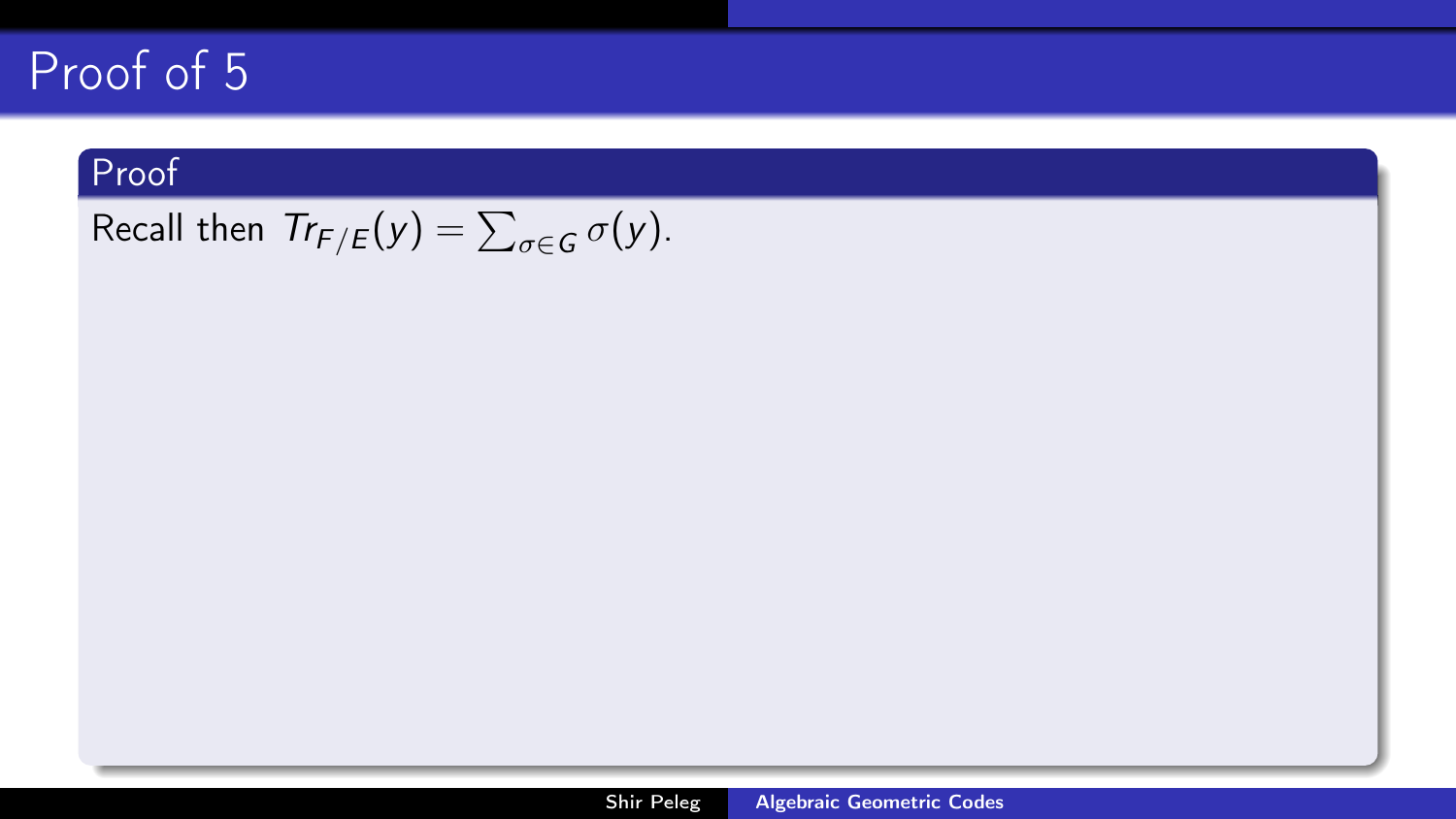#### Proof

Recall then  $Tr_{F/E}(y) = \sum_{\sigma \in G} \sigma(y)$ . Let  $\sigma\in\mathsf{Gal}(F/E)$  s.t  $\sigma\mathfrak{P}\neq\mathfrak{P}$  or, equivalently,  $\mathfrak{P}' := \sigma^{-1}\mathfrak{P}\neq\mathfrak{P}.$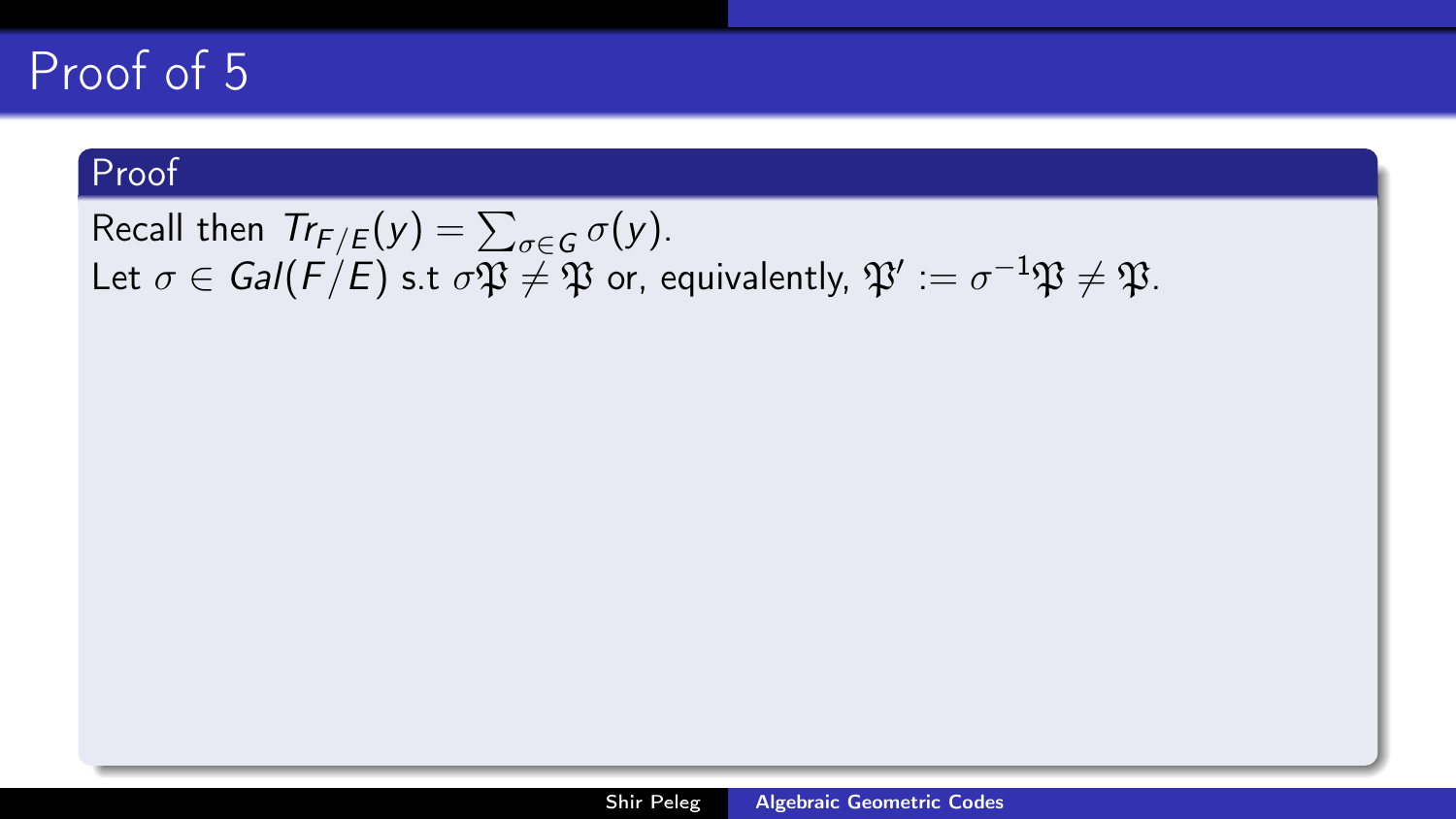#### Proof

Recall then  $Tr_{F/E}(y) = \sum_{\sigma \in G} \sigma(y)$ . Let  $\sigma\in\mathsf{Gal}(F/E)$  s.t  $\sigma\mathfrak{P}\neq\mathfrak{P}$  or, equivalently,  $\mathfrak{P}' := \sigma^{-1}\mathfrak{P}\neq\mathfrak{P}.$ Since  $\mathfrak{P}' \neq \mathfrak{P}$  we have, per our assumption, that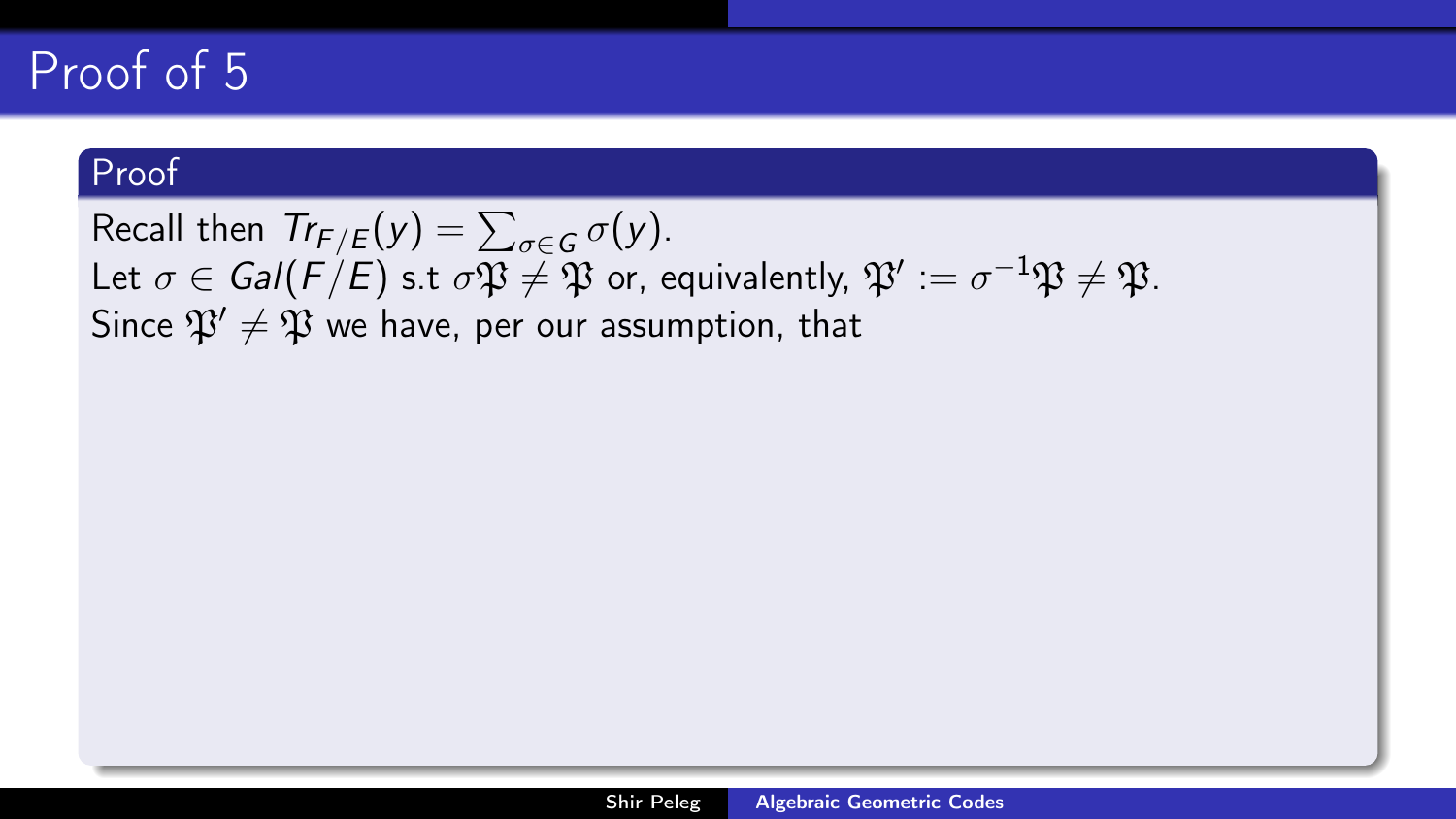#### Proof

Recall then  $Tr_{F/E}(y) = \sum_{\sigma \in G} \sigma(y)$ . Let  $\sigma\in\mathsf{Gal}(F/E)$  s.t  $\sigma\mathfrak{P}\neq\mathfrak{P}$  or, equivalently,  $\mathfrak{P}' := \sigma^{-1}\mathfrak{P}\neq\mathfrak{P}.$ Since  $\mathfrak{P}' \neq \mathfrak{P}$  we have, per our assumption, that  $v_{\mathfrak{P}'}(y)>0$  and so  $v_{\sigma_i^{-1}\mathfrak{P}}(y)>0$ , and so

$$
\nu_{\mathfrak{P}}(\sigma y) = \nu_{\sigma^{-1}\mathfrak{P}}(y) > 0 \quad \Longrightarrow \quad \sigma y \in \mathcal{O}_{\mathfrak{P}} \text{ and } \pi(\sigma y) = 0.
$$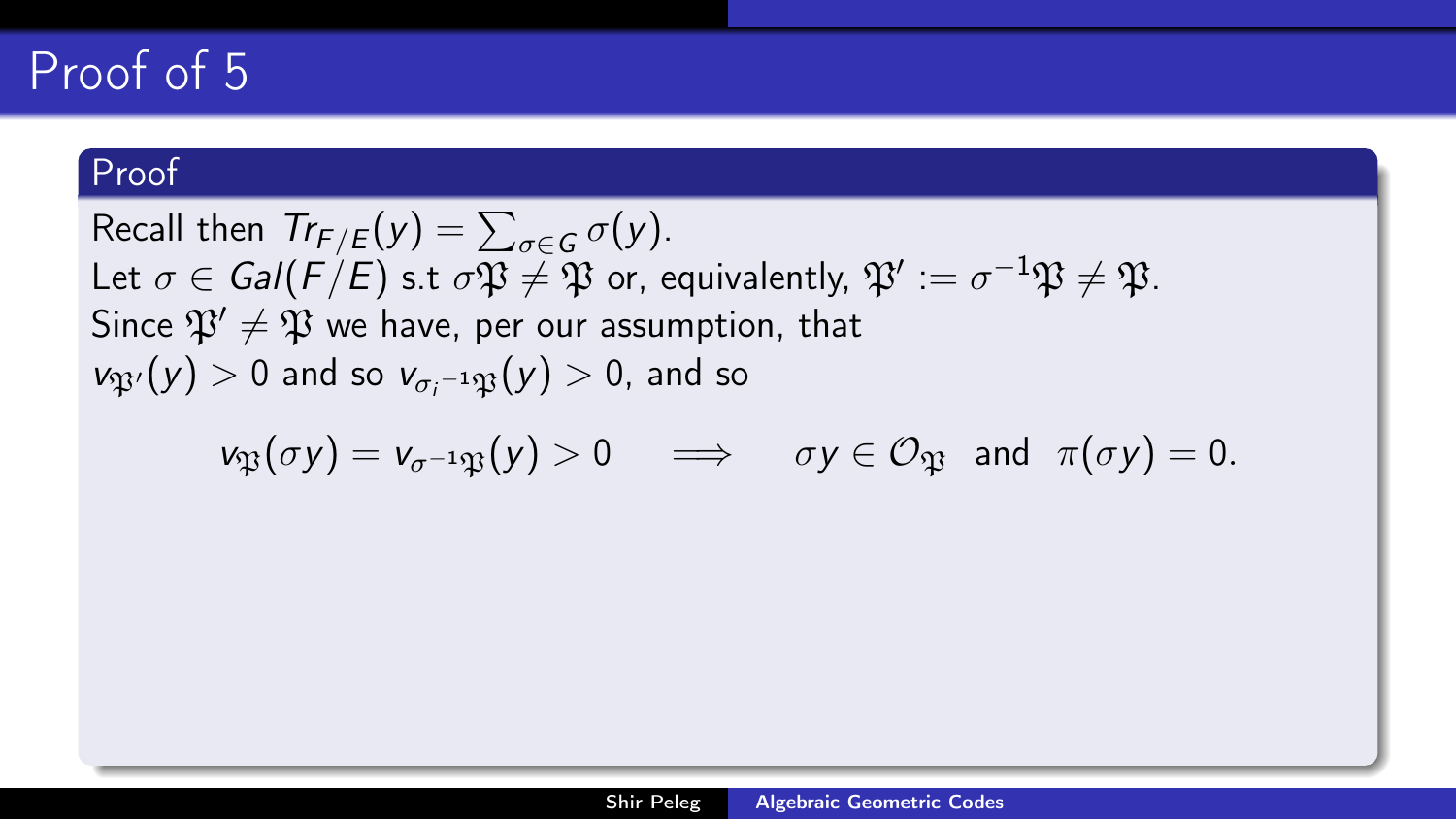#### Proof

Recall then  $Tr_{F/E}(y) = \sum_{\sigma \in G} \sigma(y)$ . Let  $\sigma\in\mathsf{Gal}(F/E)$  s.t  $\sigma\mathfrak{P}\neq\mathfrak{P}$  or, equivalently,  $\mathfrak{P}' := \sigma^{-1}\mathfrak{P}\neq\mathfrak{P}.$ Since  $\mathfrak{P}' \neq \mathfrak{P}$  we have, per our assumption, that  $v_{\mathfrak{P}'}(y)>0$  and so  $v_{\sigma_i^{-1}\mathfrak{P}}(y)>0$ , and so

$$
\nu_{\mathfrak{P}}(\sigma y) = \nu_{\sigma^{-1}\mathfrak{P}}(y) > 0 \quad \Longrightarrow \quad \sigma y \in \mathcal{O}_{\mathfrak{P}} \text{ and } \pi(\sigma y) = 0.
$$

$$
\pi(\mathit{Tr}_{F/E}(y)) = \sum_{i=1}^{n} \pi(\sigma_i(y)) = \sum_{\sigma_i \in \mathcal{D}} \pi(\sigma_i(y))
$$
  
= 
$$
\sum_{\alpha \in Aut(F_{\mathfrak{P}}/E_p)} |\{i \mid \sigma_i \in \mathcal{D}, \sigma_i = \alpha\}| \cdot \alpha(\pi(y)).
$$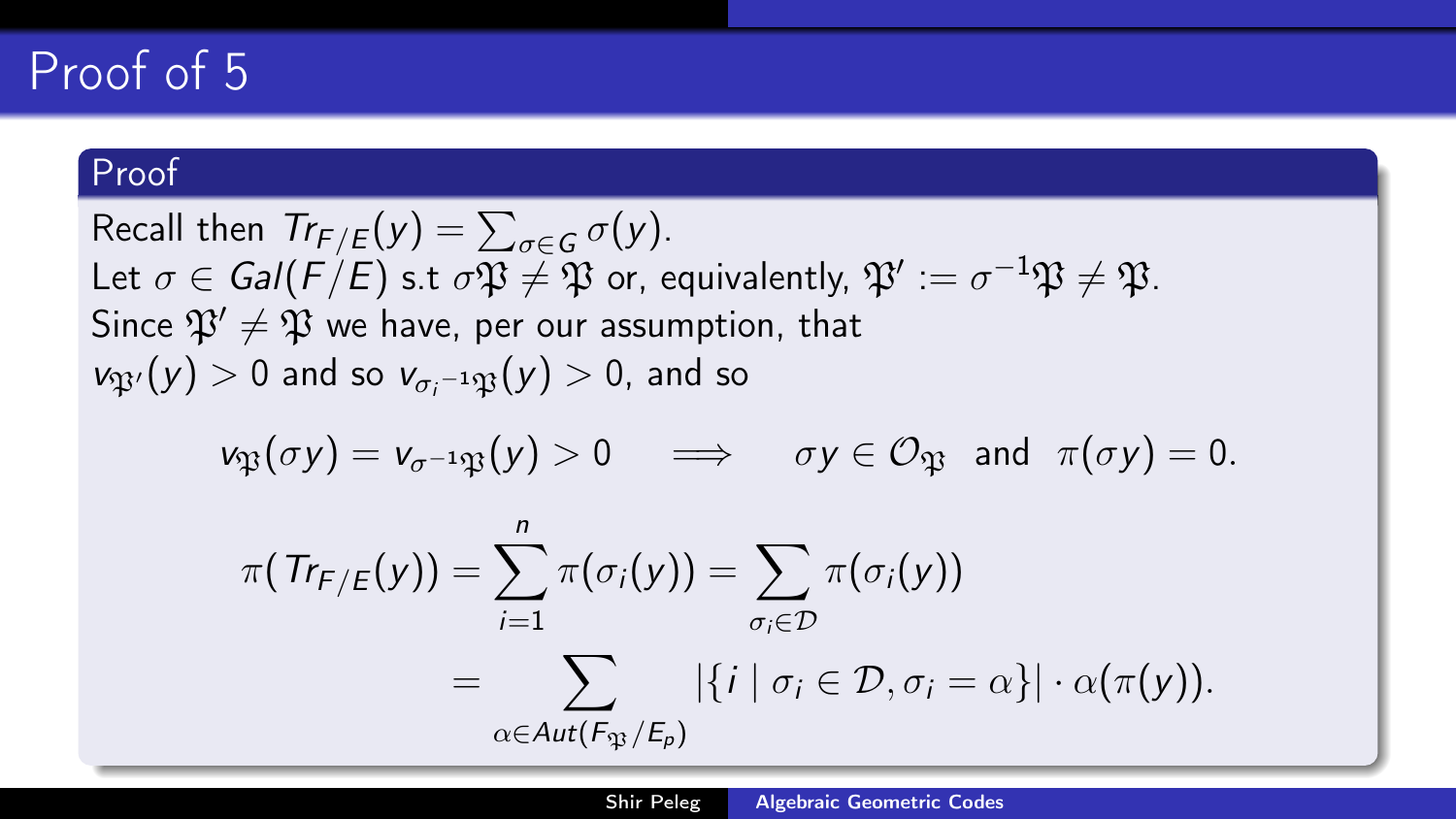### Proof

## Recall

$$
|\{i \mid \sigma_i \in \mathcal{D}, \sigma_i = \alpha\}| = I(\mathfrak{P}/\mathfrak{p}).
$$

### And

$$
e(\mathfrak{P}/p) = \frac{[F:E]_i}{[F_{\mathfrak{P}}:E_{\mathfrak{p}}]_i} I(\mathfrak{P}/\mathfrak{p}).
$$